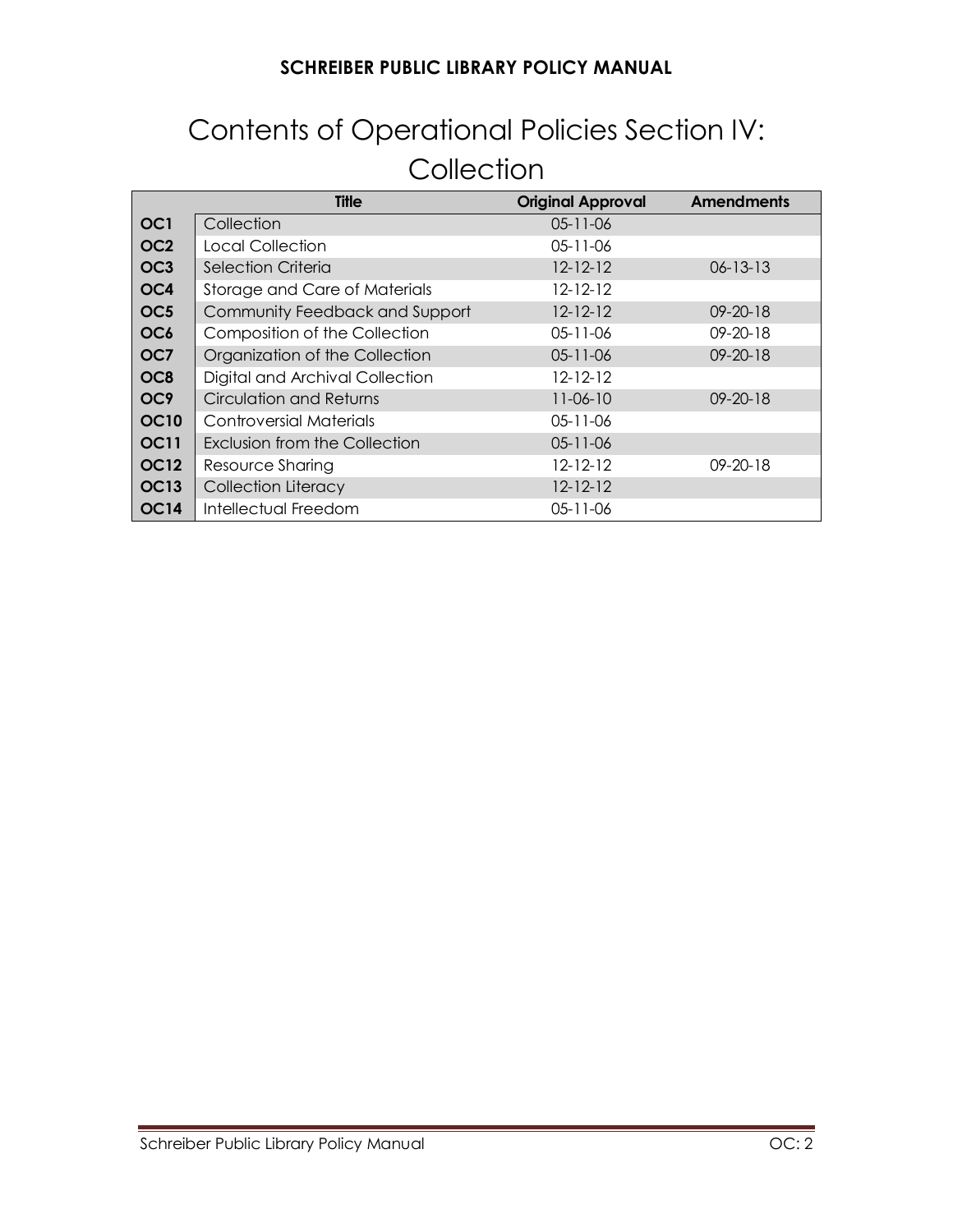| No: OC1                              | <b>Title: Collection</b> |                                                                                       |  |
|--------------------------------------|--------------------------|---------------------------------------------------------------------------------------|--|
| <b>Type:</b> Operational: Collection |                          | Authority: CEO                                                                        |  |
| <b>Originated: 05-11-06</b>          |                          | <b>Review: Biennial (Even Years)</b>                                                  |  |
| Amended:                             |                          | <b>Previously: 08-10 05-11-06: Col-1, Col-2, Col-3,</b><br>Col-4, Col-5, Col-6, Col-8 |  |
| <b>Related Policies</b>              |                          | GO10: CEO Appointment and<br>Responsibilities                                         |  |
| <b>Associated Documents</b>          |                          |                                                                                       |  |
| <b>Implementation Procedures</b>     |                          | Appendix P: Collection Development Plan                                               |  |

### **SECTION I: Purpose of the Collection**

- 1. The Schreiber Public Library Board, by way of the Chief Executive Officer (CEO), provides a collection which is a principal means for published thoughts and ideas, expression of the creative imagination, and local history and culture, to be freely available to all.
- 2. Schreiber Public Library shall:
	- 1.1.Assemble and administer, in organized collections, books and related educational, informational, and recreational materials, in order to promote, through guidance and stimulation, the communication of ideas, an awareness of local issues, and enrich personal lives;
	- 1.2.Provide books and other materials through which inquiring minds may encounter the original, sometimes unorthodox and critical, ideas so necessary in a society that depends on the free circulation of ideas for its health and survival; and
	- 1.3.Provide a progressive, user-oriented service which responds to and anticipates the educational, cultural, leisure, and other information needs of the Schreiber community.

### **SECTION II: Goals of the Collection**

- 1. The primary goals of the Schreiber Public Library collection are:
	- 1.1. To provide access to all expressions of knowledge, creativity, and intellectual activity;
	- 1.2. To provide a wide range of resources for self-development and independent study, and to complement formal education;
	- 1.3. To meet the informational needs of all members of the community;
	- 1.4. To provide materials which stimulate and support enjoyment of and participation in cultural life;
	- 1.5. To provide access to information of local interest or concern;
	- 1.6. To provide materials for recreational and leisure time use;
	- 1.7. To bridge the digital divide for on-reserve/rural peoples of Ontario.
- 2. To achieve these goals, Library staff shall endeavour to:
	- 2.1. Select materials which represent all sides of a wide range of issues;
	- 2.2.Consider materials in terms of timeliness, demand, quality, and authority;
	- 2.3.Develop collections of materials in a variety of formats;
	- 2.4.Acquire materials in formats specifically for use of the physically disabled;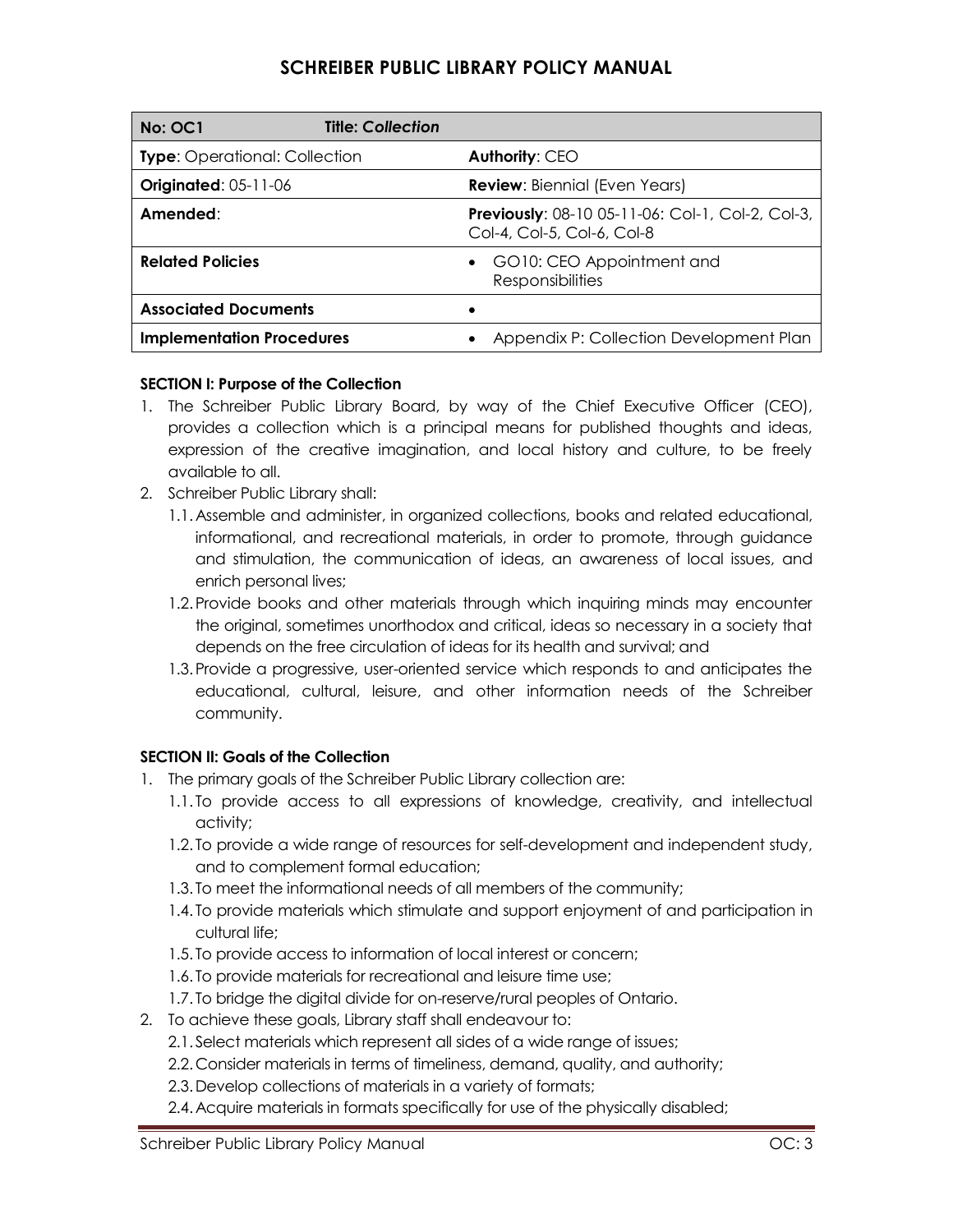- 2.5.Acquire materials for all ages and levels of comprehension;
- 2.6.Develop collections on specialized topics, such as local history;
- 2.7.Acquire digital resources which support the collection.

#### **SECTION III: Collection as Part of the System**

1. The Library Board recognizes that the information needs of the community cannot be met through the resources of Schreiber Public Library alone. The Board views the Library's permanent collection as one essential element in an information system which also includes Interlibrary Loan (ILL), the sharing of resources and cooperative resource development with neighbouring Libraries, and supplementary deposit collections coordinated by the Ontario Library Service-North (OLS-N) and the Southern Ontario Library Service (SOLS).

#### **SECTION IV: Responsibility for the Collection**

- 1. As per GO10 of the Schreiber Public Library Board (*CEO Appointment and Responsibilities*):
	- 1.1. The Chief Executive Officer (CEO) is responsible for the selection and acquisition of materials for the Library collection in conformity with Library Board Policy;
	- 1.2. The CEO ensures that the collection is properly maintained and organized, and that an effective collection control system is in place.

#### **SECTION V: Content of the Collection**

- 1. Schreiber Public Library will provide as wide a spectrum of materials as budget and space limitations will allow, with emphasis on:
	- 1.1.Materials which record and communicate historical, scientific, social, and cultural knowledge;
	- 1.2.Materials of current and future significance and interest;
	- 1.3.Materials which stimulate imagination, creativity, and curiosity;
	- 1.4.Materials which increase the individual's ability to function as a productive member of society;
	- 1.5.Materials which entertain and thus enhance the individual's enjoyment of life;
	- 1.6.Materials which enhance and entice the literacy of the youth.

### **SECTION VI: Types of Format of Materials**

1. The Library shall provide in its collection those types of materials that best help it to meet its goals and objectives. Books shall be of primary importance. Other types of materials shall include periodicals, pamphlets, and clippings, and non-print materials, such as audio recordings and video recordings. Digital and online collections will be utilized to assist in offering larger collections than can be housed on site. These digital collections include databases, memberships, subscriptions, and downloadable sources, such as ebooks and audio-books.

#### **SECTION VII: Size of the Collection**

- 1. The Library Board recognizes that, given the limitations of available physical space, the size of the collection must be limited in order to:
	- 1.1.Ensure adequate space for public and Library staff circulation and activities; and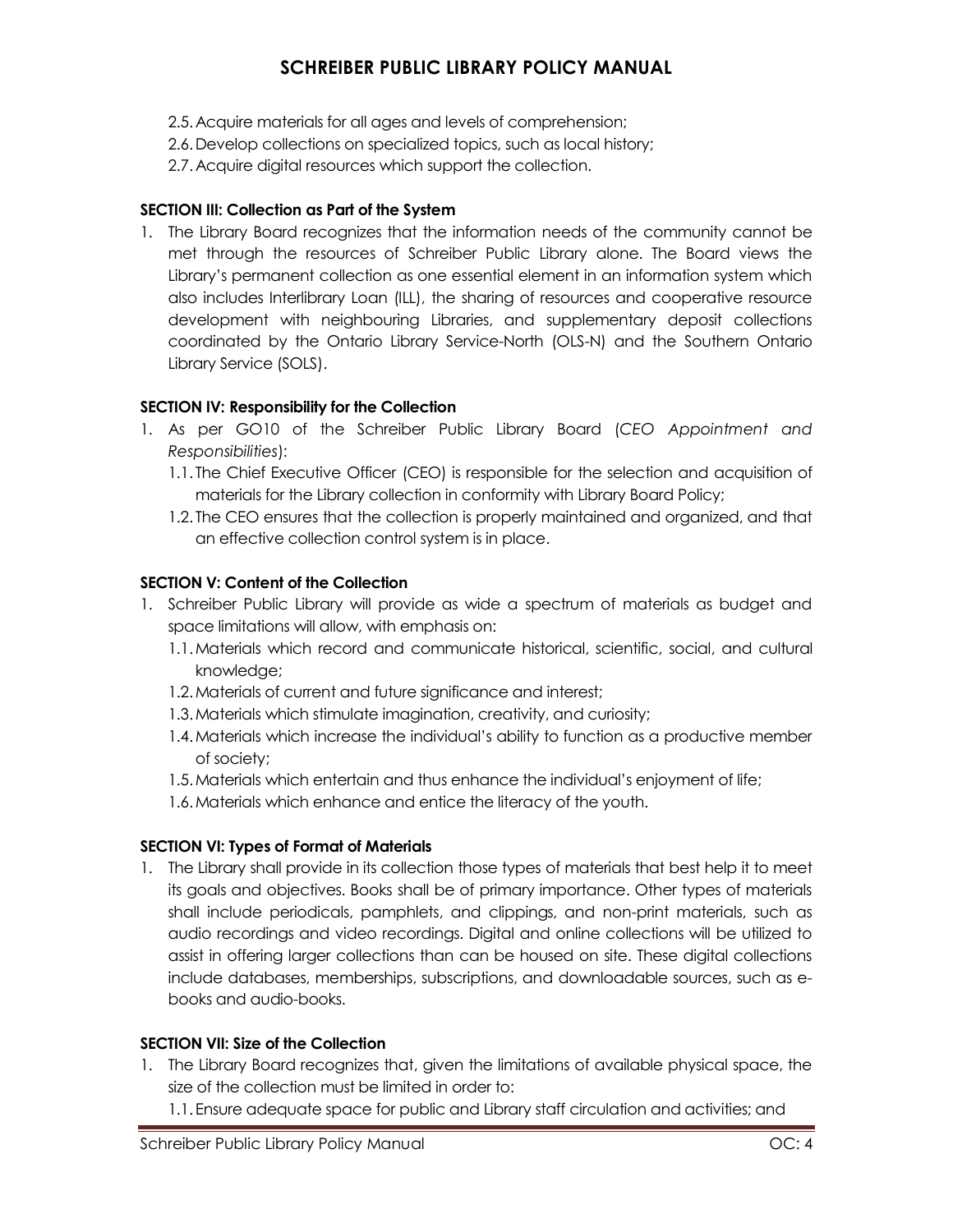- 1.2.Avoid overcrowding of the collection which would hamper access to materials and give an impression of disorder and lack of control.
- 2. The permanent collection goal for the Library is a quantity of volumes not less than three (3) times the population served.
- 3. Each year, material will need to be replaced. The replacement rate suggested by the American Library Association (ALA) is one-sixth of a volume per capita per year. The ALA replacement rate will be used as a guide in the Library and will be reflected within the annual budget of the Library.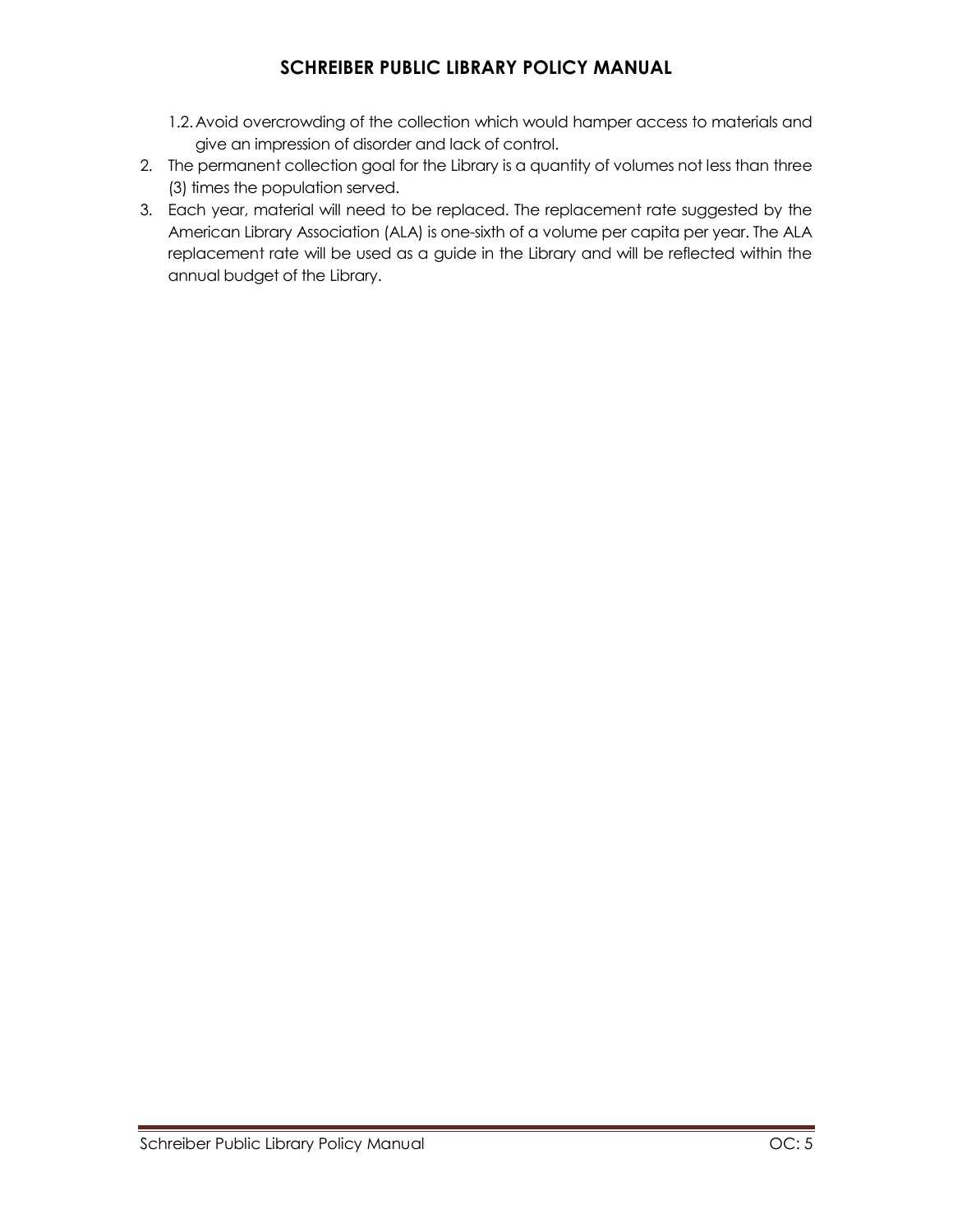| No: OC2                              | <b>Title: Local Collection</b> |   |                                                  |
|--------------------------------------|--------------------------------|---|--------------------------------------------------|
| <b>Type:</b> Operational: Collection |                                |   | Authority: CEO                                   |
| <b>Originated: 05-11-06</b>          |                                |   | <b>Review:</b> Biennial (Even Years)             |
| Amended:                             |                                |   | Previously: 08-10 05-11-06: Col-9, Col-10, Col-7 |
| <b>Related Policies</b>              |                                |   | OC6: Composition of the Collection               |
| <b>Associated Documents</b>          |                                | ٠ |                                                  |
| <b>Implementation Procedures</b>     |                                |   | Appendix P: Collection Development Plan          |

### **SECTION I: Canadiana**

1. Special emphasis shall be given to acquiring materials created by Canadians and materials about Canada. Authors who have been significant in the development of Canada's literature, and new writers who become important, shall be represented in Schreiber Public Library's collection.

### **SECTION II: Local History**

1. Providing access to the historical past of Schreiber and the surrounding area is an important function of Schreiber Public Library. Works by and about local authors, and materials relating to the history of Schreiber and area, shall be acquired if they meet the selection standards of the Library and prove suitable to the community's needs.

### **SECTION III: Language**

- 1. As the Chief Executive Officer (CEO) and Library Board are committed to providing Library services in both official languages of Canada, English- and French-language materials will be acquired in relative proportions which, as derived through analysis and experience, are most appropriate for the community.
- 2. Schreiber Public Library shall endeavour to meet the needs of clients who require materials in languages other than English or French through participation in the Interlibrary Loan (ILL) network and through borrowing arrangements with other Libraries.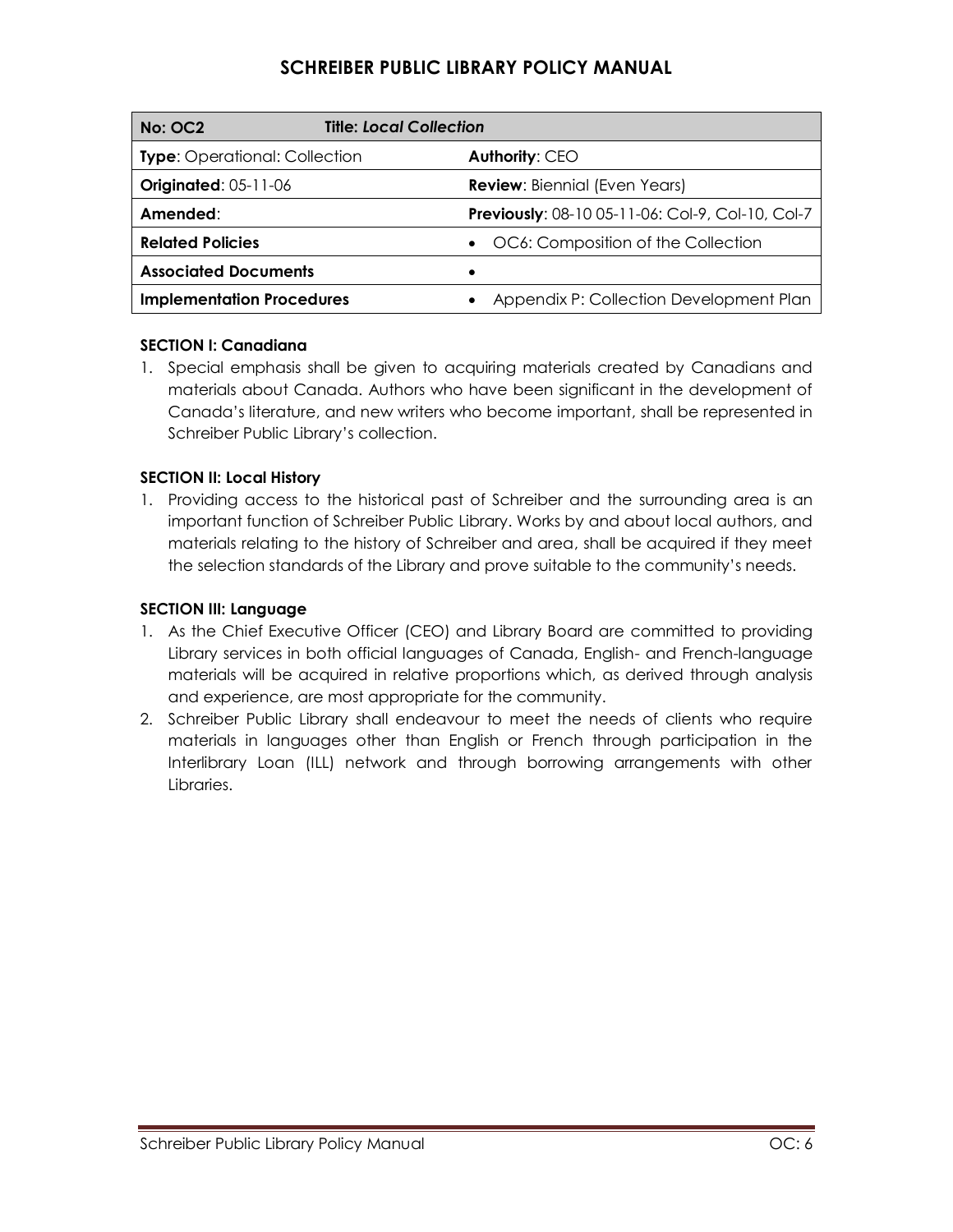| No: OC3                              | <b>Title: Selection Criteria</b>                                     |  |  |
|--------------------------------------|----------------------------------------------------------------------|--|--|
| <b>Type:</b> Operational: Collection | Authority: CEO                                                       |  |  |
| <b>Originated: 12-12-12</b>          | <b>Review:</b> Biennial (Even Years)                                 |  |  |
| <b>Amended: 06-13-13</b>             | <b>Previously: 08-10 05-11-06: Col-11, Col-12,</b><br>Col-13, Col-14 |  |  |
| <b>Related Policies</b>              | GO16: Donations<br>OC2: Local Collection                             |  |  |
| <b>Associated Documents</b>          |                                                                      |  |  |
| <b>Implementation Procedures</b>     | Appendix D2: Books and Materials<br>Suggestions                      |  |  |

### **SECTION I: Selection Criteria**

- 1. Materials selected will meet high standards in quality, content, expression, and format. All acquisitions, whether purchased or donated, shall be considered in terms of the following criteria:
	- 1.1. Suitability of subject and style for the intended users;
	- 1.2.Reputation and authority of the author and publisher;
	- 1.3.Comments of reviewers, critics, and publishers;
	- 1.4. Strengths and weaknesses of the existing collection;
	- 1.5.Demand in the community for a certain subject or title;
	- 1.6.Availability of materials through other Libraries in the community or area;
	- 1.7. Suitability and quality of physical form, layout, and construction;
	- 1.8. Timeliness and accuracy of the information contained therein;
	- 1.9.Purchase price and other budgetary considerations.
- 2. Children's materials and young adult acquisitions will be selected based on the above considerations as well as the following:
	- 2.1.Interest level based on age;
	- 2.2.High/low availability;
	- 2.3.Art, graphical, and general appearance of illustrations; and
	- 2.4. Levelled materials for literacy enhancements.
- 3. Specific collections will also be accepted for purchase and donation which represent false or dated information and kept in a specific non-circulating collection for archival and research purposes.
- 4. Special collections may be developed in partnerships or with donors. In these cases, the donors will have influence on how their financial donation is being spent within the Library, but will not have an influence over general collection development.

### **SECTION II: Local Collection**

- 1. Local collections will be acquired when they have been determined to:
	- 1.1.Contain accurate content for the collections;
	- 1.2.Be supported by or authored by those who have expertise in a given area;
	- 1.3.Be of interest to Library patrons and community.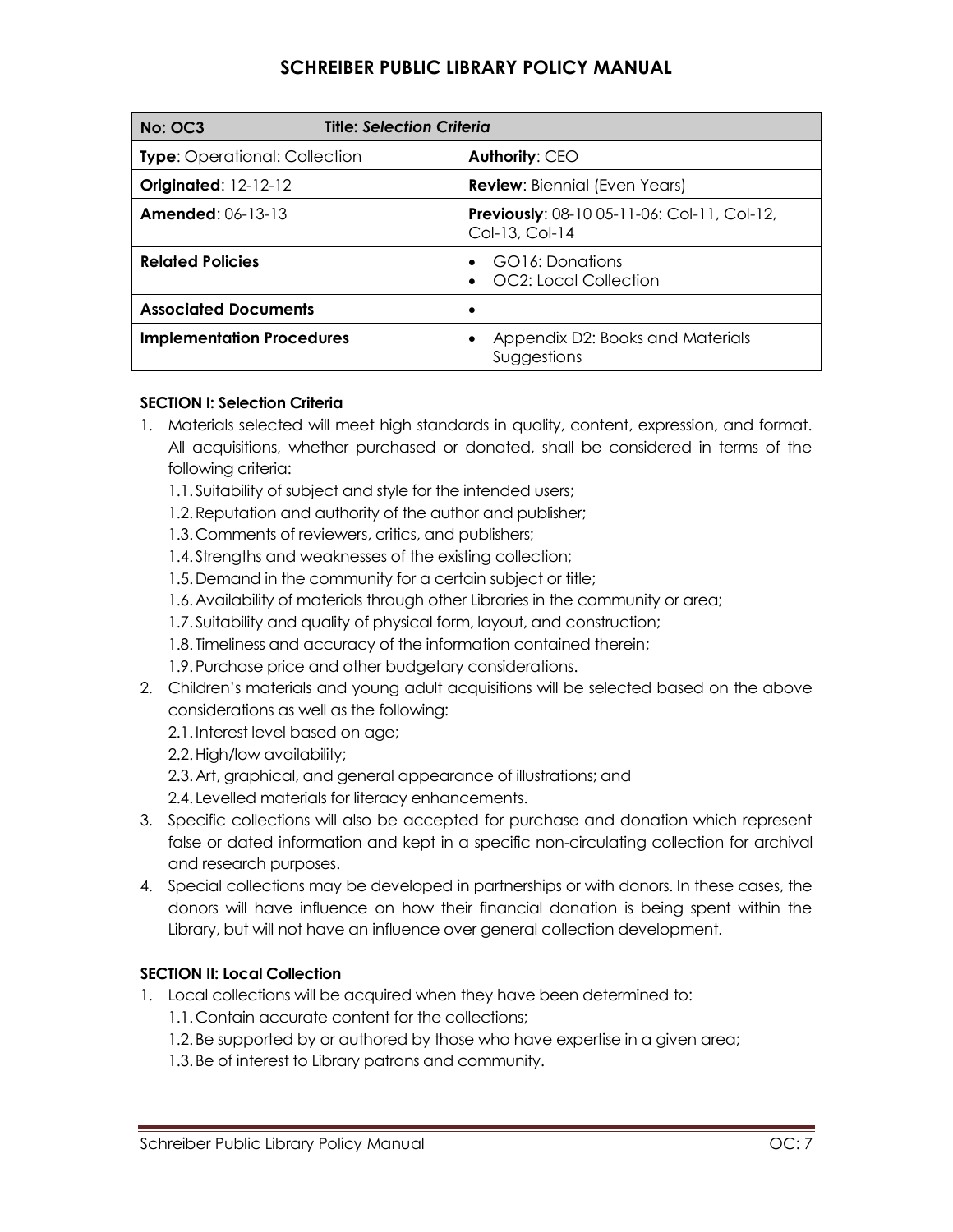### **SECTION III: Vendors and Sources of Materials**

- 1. In choosing sources of materials for the collection, the sources of materials are of key importance to the Chief Executive Officer (CEO) and the functionality of the Library.
- 2. Preference will be given to suppliers who:
	- 2.1.Are Canadian;
	- 2.2.Provide cataloguing and processing services;
	- 2.3.Offer the best discounts;
	- 2.4.Provide the fastest, most efficient, and most cost effective service.

### **SECTION IV: Balanced Expenditure**

- 1. In planning the annual materials budget, balanced consideration will be given to the following main areas of collection development:
	- 1.1.Current materials, to keep the collection up-to-date;
	- 1.2.Materials to build the collection in those areas in which it is lacking;
	- 1.3.Materials of relevance which are not in the Library's holdings.
- 2. In expending the materials budget, adequate and consistent attention shall be given to all major parts of the collection, including Non-Fiction, Children's, Young Adult, Adult Fiction, and Local History collection.

#### **SECTION V: Multiple Copies of Library Books**

- 1. Schreiber Public Library seeks to provide patrons with timely access to reading materials. Current best-selling fiction and non-fiction books frequently attract readers in substantial numbers.
- 2. Books for which there is great demand as measured by the number of local holds for the book may be purchased in a quantity to enable a patron to be able to checkout a copy of a book within a reasonable time.

### **SECTION VI: Labeling**

- 1. Items in the collection are labeled in a way that is consistent and facilitates ease of access by the public and Library staff.
- 2. Labeling indicates:
	- 2.1.The location of the item on the shelf, including classification code;
	- 2.2.Target audience, such as Adult, Young Adult, and Early Reader;
	- 2.3.In the case of Fiction, genre;
	- 2.4.Format, such as Large Print; and
	- 2.5.Language.

### **SECTION VII: Weeding**

- 1. Weeding is as important to collection development as selection. As part of the ongoing collection evaluation, materials which meet certain criteria can be weeded from the collection. The result is an attractive collection which meets the needs of the community and is well used.
- 2. The usual reasons for withdrawing an item are: 2.1.The materials are no longer useful in light of the goals and objectives of the Library; 2.2.The materials contents are out-of-date and therefore potentially misleading; 2.3.The materials are no longer of interest to the community;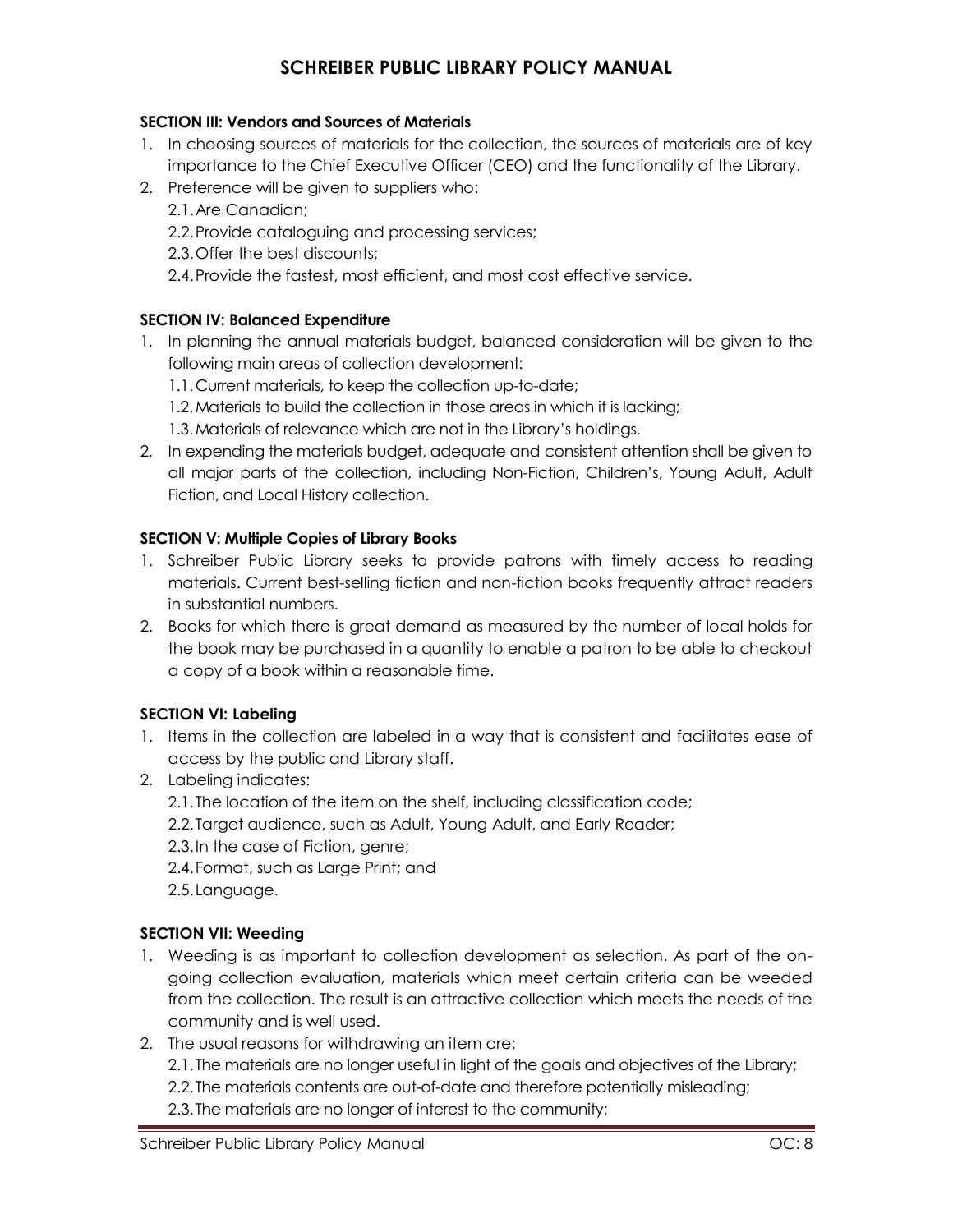2.4.The materials are damaged or worn-out;

2.5.Room is needed for new materials coming into the collection.

- 3. Books that are dirty, torn, damaged, or have pages missing are all candidates for withdrawal. When such a book is returned to the Circulation Desk, it should be set aside and discarded as soon as time permits. Rebinding is not recommended unless the item is of value to the collection and irreplaceable.
- 4. Books that date quickly, such as travel guides and annuals, should be weeded on an annual basis. When a new edition is purchased, the oldest edition should be discarded. Incorrect information is often worse than no information at all.
- 5. In line with an understanding that the public exercises its own selection criteria through its usage of the collection, the last date the book circulated is a strong identifier for withdrawal. If the book has not gone out in a specific time period, e.g. two (2) or three (3) years, it may be considered as a candidate for withdrawal.
- 6. What not to weed: Although materials should be weeded regularly to aid in the accurate information source available to the community, and to allow room for new materials, not all outdated or old books are discards. Many books, even with inaccurate information, have a place on the shelves as they provide a snapshot to perceptions of an era or have local value. Non-weedable items should include:
	- 6.1.Local history;
	- 6.2.Out of print;
	- 6.3.Still useful.
- 7. Process for withdrawal: The Chief Executive Officer (CEO) shall have overall responsibility for the materials withdrawn from the collection. On the CEO's authority, the following process will be followed:
	- 7.1.Remove book from collection;
	- 7.2.Stamp the book "discard" in several places;
	- 7.3.Delete item from the online catalogue.
- 8. Options for Disposing of Book
	- 8.1.Offer to patrons under the Library Book Sale Policy;
	- 8.2.Wherever appropriate, materials withdrawn should be donated to another nonprofit group or organization in need of such materials;
	- 8.3.Offer to the surrounding Libraries (school or public Library);
	- 8.4.Throw it away according to recycling guidelines.
- 9. Keep a record of what needs to be reordered.

### **SECTION VIII: Inventory**

- 1. An inventory ensures that the catalogue accurately reflects the contents of the collection.
- 2. An inventory of the Library's collection is carried out on a regular basis and is completed at least once every five (5) years.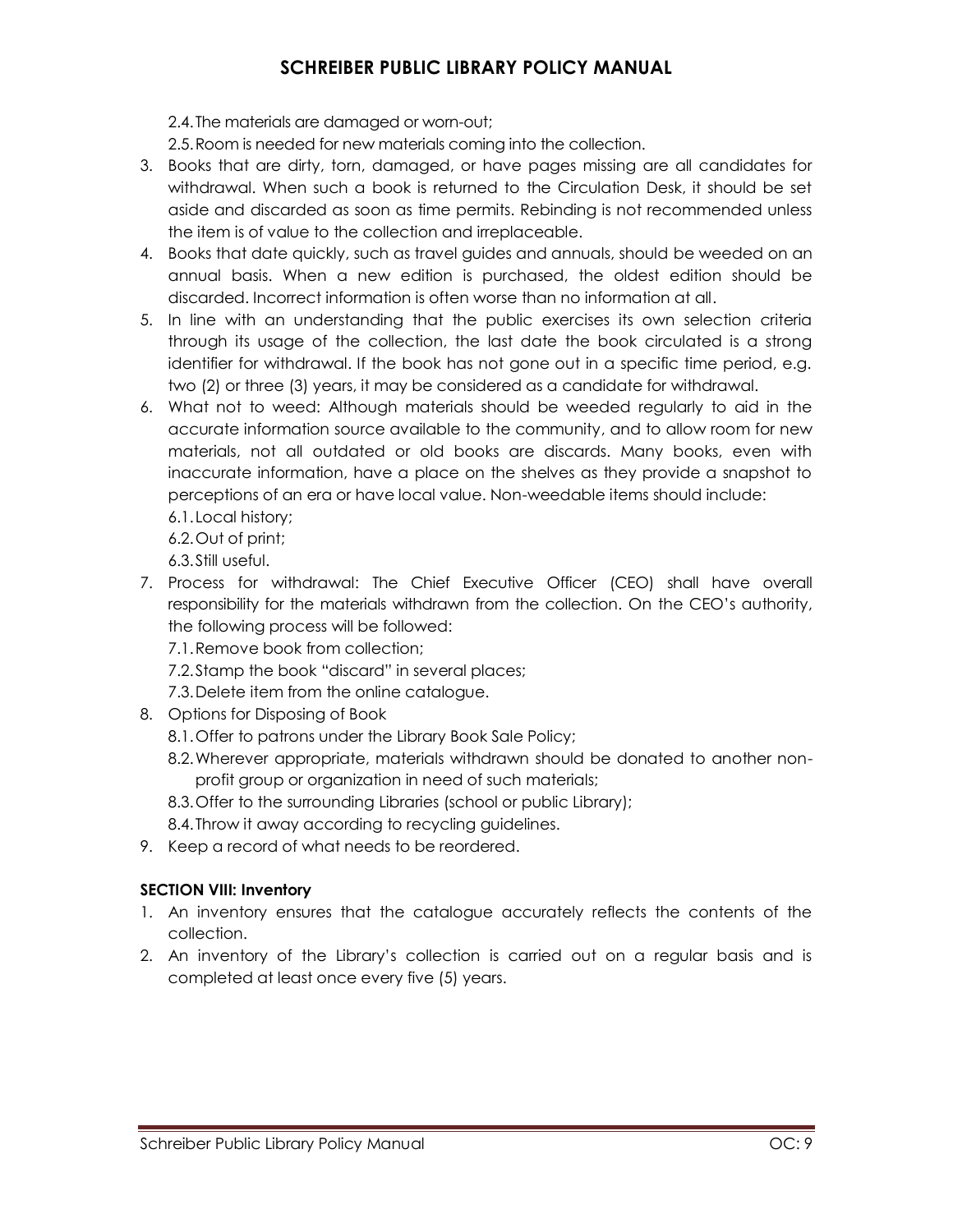| <b>Title: Storage and Care of Materials</b><br><b>No: OC4</b> |                                                                                                  |  |
|---------------------------------------------------------------|--------------------------------------------------------------------------------------------------|--|
| <b>Type:</b> Operational: Collection                          | Authority: CEO                                                                                   |  |
| <b>Originated: 12-12-12</b>                                   | <b>Review: Biennial (Even Years)</b>                                                             |  |
| Amended:                                                      | Previously:                                                                                      |  |
| <b>Related Policies</b>                                       | OC8: Digital and Archival Collection                                                             |  |
| <b>Associated Documents</b>                                   |                                                                                                  |  |
| <b>Implementation Procedures</b>                              | Appendix C: Donor Documentation<br>Appendix M: Health and Safety Inspection<br><b>Checklists</b> |  |

- 1. In order to maintain a Library, materials must be cared for properly by both Library staff and patrons.
- 2. Circulation is a natural time to ensure the longevity of materials. At this time, Library staff will:
	- 2.1.Check upon return from circulation the quality of the book, clean the book if necessary, or set aside for the Chief Executive Officer (CEO) to either repair or discard;
	- 2.2.Identify books that should be removed from circulation and mark as reference due to replacement costs or out of stock status;
	- 2.3.Regularly check on the jacket covers of hardcover books to ensure that they are secure;
	- 2.4.Repair the covers and/or binding of paperbacks to extend the life of the book.
- 3. In daily operational routines designated by the CEO, Library staff should:
	- 3.1.Walk the collection daily so as to identify any problems in shelving;
	- 3.2.Inspect hanging storage units for clean files;
	- 3.3.Be vigilant not to allow patrons access to areas which are not for circulation;
	- 3.4.Inspect storage areas for excess heat or water leakage.
- 4. Storage of materials not in use should:
	- 4.1.Only occur after the materials have been entered into the database and marked as "STACK";
	- 4.2.The boxes and/or shelves of the appropriate storage stack should be identified so as to easily find the stored materials.
- 5. Donations and Seasonal Materials
	- 5.1.Donations may be stored in marked boxes;
	- 5.2.Seasonal materials should be found on the displays or seasonal shelves. Once the season has ended, the materials should be boxed and then moved into the stacks for storage until next year. Seasonal items **MUST** be cleaned prior to storage.
- 6. Archival Materials
	- 6.1.These materials should be protected from general handling;
	- 6.2.All items should be kept securely;
	- 6.3.Air space should surround the book and books should not rest against the back of a cabinet;
	- 6.4.No spine labels, reference stickers, or insignia should be placed on the books;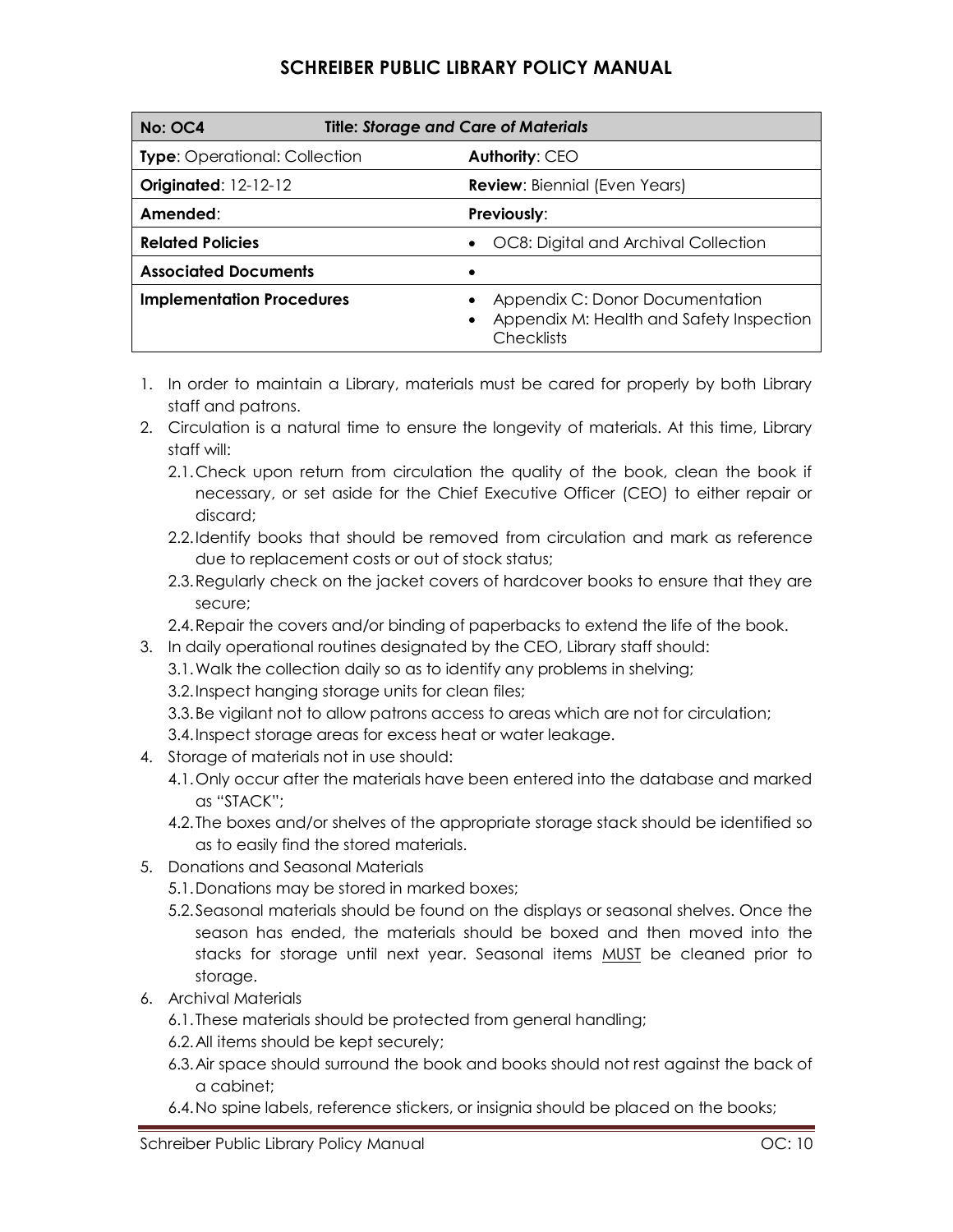- 6.5.The CEO should inspect the materials monthly and identify any deterioration, damage, or concerns to the Library Board;
- 6.6.Archival materials which are not necessary in original format (e.g. newspapers) should be microfilmed or scanned so as to limit the amount of materials in storage;
- 6.7.Where possible, all accessed archival materials should be microfilmed or scanned so as to limit the direct contact by patrons.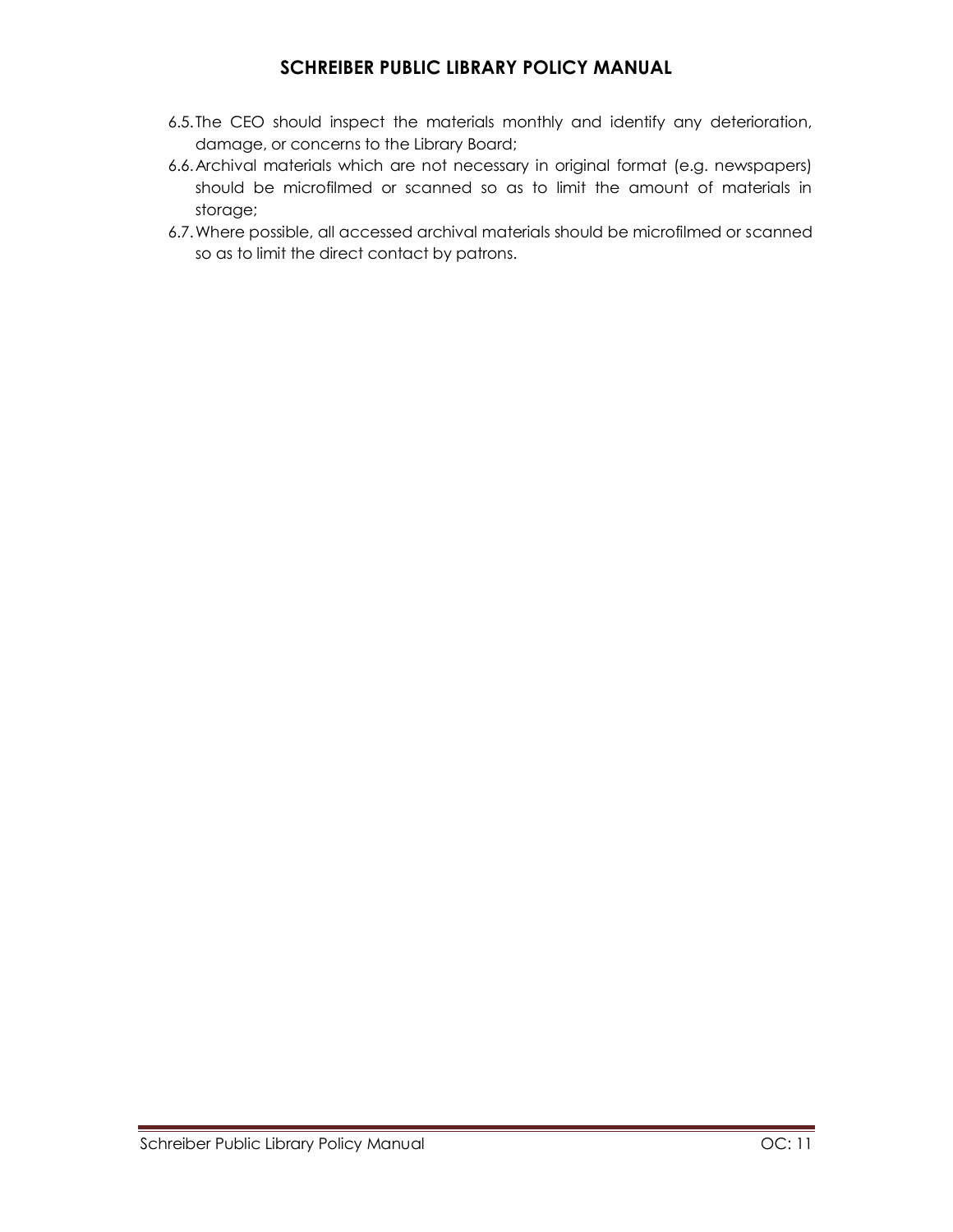| <b>Title: Community Feedback and Support</b><br><b>No: OC5</b> |                                                                                                                                                     |  |
|----------------------------------------------------------------|-----------------------------------------------------------------------------------------------------------------------------------------------------|--|
| <b>Type:</b> Operational: Collection                           | <b>Authority: CEO</b>                                                                                                                               |  |
| Originated: 12-12-12                                           | <b>Review:</b> Biennial (Even Years)                                                                                                                |  |
| <b>Amended:</b> $09-20-18$                                     | <b>Previously: 08-10 05-11-06: Col-15, Col-16,</b><br>$Col-22$                                                                                      |  |
| <b>Related Policies</b>                                        |                                                                                                                                                     |  |
| <b>Associated Documents</b>                                    | Ontario Public Library Guidelines, 6th<br>Edition                                                                                                   |  |
| <b>Implementation Procedures</b>                               | Appendix C: Donor Documentation<br>Appendix D2: Books and Materials<br>Suggestions<br>Appendix D3: Comments<br>Appendix U: OLA Intellectual Freedom |  |

### **SECTION I: Donations of Books and Materials**

- 1. Schreiber Public Library accepts donations of books and other materials. Income tax receipts will be issued upon request. Once donated, the books and other materials become Library property, and the Library reserves the right to use and dispose of them in the manner most useful to the Library.
- 2. This could include adding them to the collection, sending them to other Libraries or schools, placing them on the Library's Book Sale rack, or disposing of them. The donor is not necessarily informed of such disposition. Donors shall be asked to sign a standard declaration to this effect.
- 3. The Library may acknowledge donations with a bookplate of the donor's name inside the cover of the donated book or a donation statement within the Machine-Readable Cataloging (MARC) Record. In the case of rare books and archival materials, notice will be made within the MARC Record only in order to protect the condition of the book.
- 4. Large donations may be designated within the catalogue as a collection in the name of the donor. This is at the discretion of the Chief Executive Officer (CEO).

### **SECTION II: Suggestions from the Public**

1. Patrons can make notice of suggestions and requests for books or other materials in person or via email. The list will be reviewed on an on-going basis and be considered in future in light of the terms of the Library's Selection Criteria Policy, available funds, and acquisition plan for that fiscal year.

### **SECTION III: Complaints about the Collection**

- 1. The Library Board recognizes the right of individuals or groups to make a complaint to the Library administration concerning the collection.
- 2. Individuals or groups requesting that an item or items be removed from the Library's collection shall be provided a Complaint Form to fill out.
- 3. Upon receiving the Complaint Form, the Chief Executive Officer (CEO) shall review it in light of the Library Board's Policy concerning the Library's collection.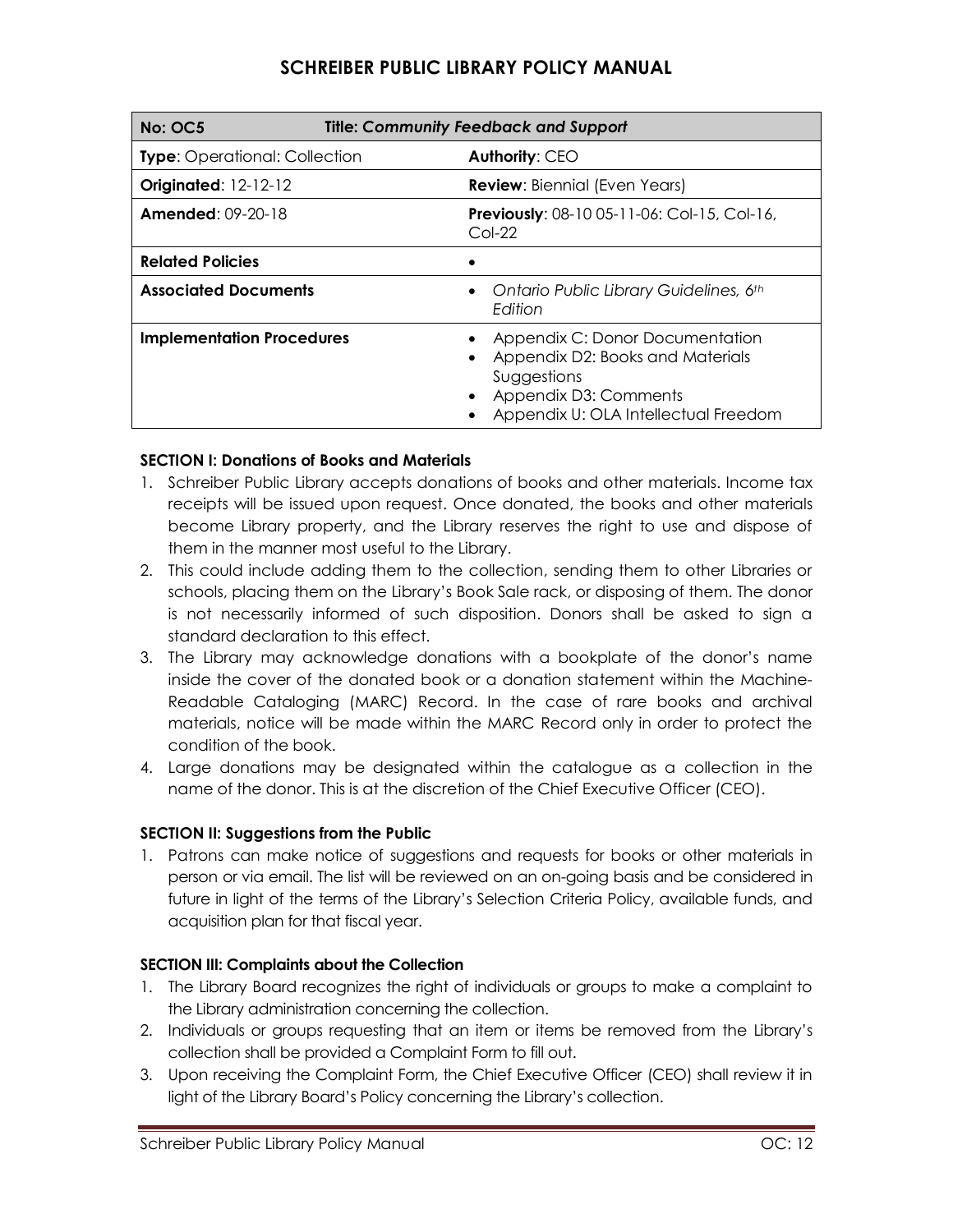- 4. If the inclusion of the item in the Library's collection is found by the CEO to be legitimate and justifiable based on the guidelines set out by Library Board Policy, the Policy shall be explained in writing to the complainant, and no further action need be taken.
- 5. If the inclusion of the item in the Library's collection is found by the CEO to be questionable based on the guidelines set out by Library Board Policy, the item will be placed on hold for no more than one (1) week while the Board is asked by the CEO to make a decision on the matter. The Board will communicate that decision in writing to the complainant.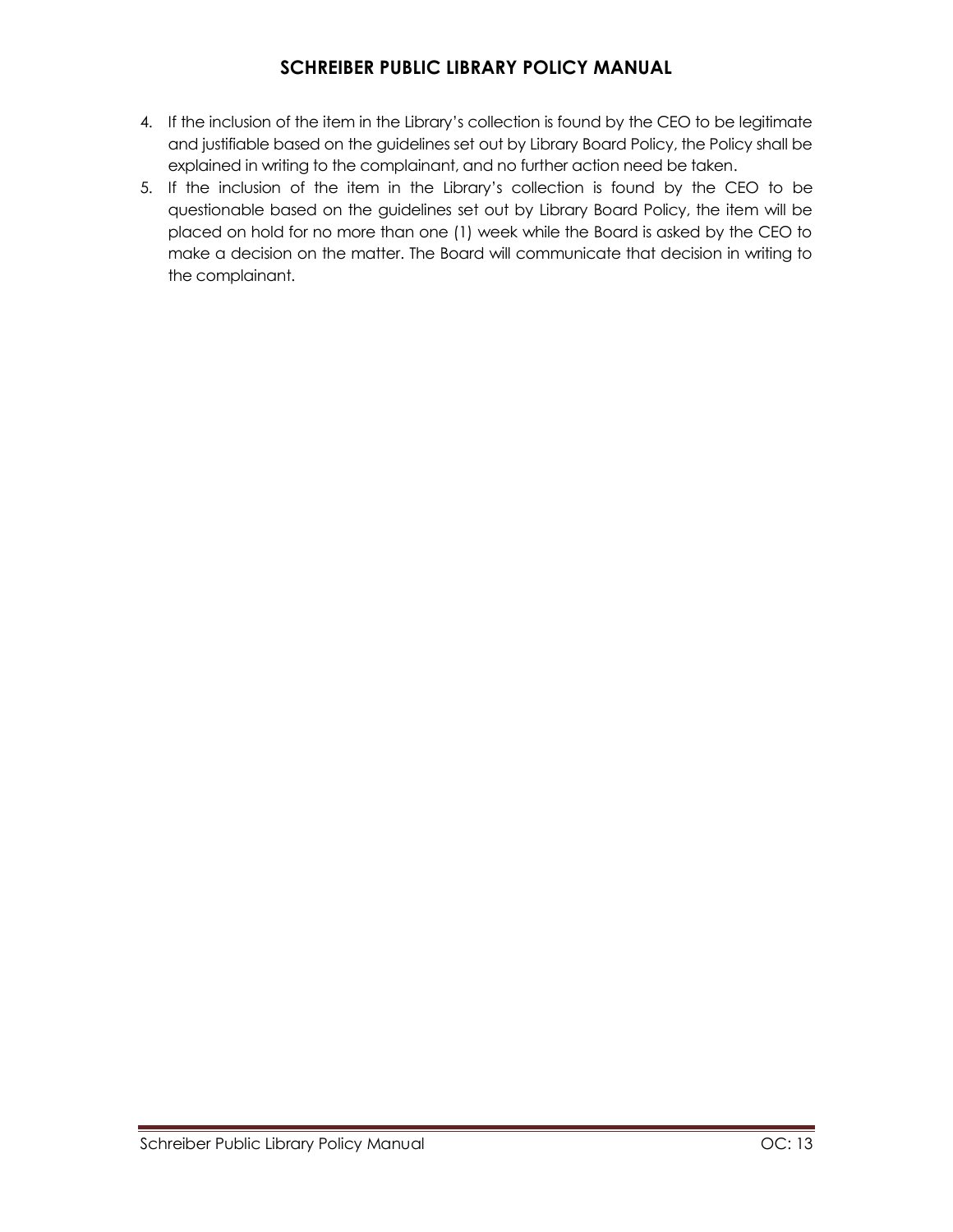| No: OC6                              | <b>Title: Composition of the Collection</b> |                                                                                                                                                                       |  |
|--------------------------------------|---------------------------------------------|-----------------------------------------------------------------------------------------------------------------------------------------------------------------------|--|
| <b>Type:</b> Operational: Collection |                                             | Authority: CEO                                                                                                                                                        |  |
| <b>Originated: 05-11-06</b>          |                                             | <b>Review:</b> Biennial (Even Years)                                                                                                                                  |  |
| <b>Amended: 09-20-18</b>             |                                             | Previously: 08-10 05-11-06: Col-17                                                                                                                                    |  |
| <b>Related Policies</b>              |                                             | OC2: Local Collection<br>OC12: Resource Sharing<br>OPS7: Children's Services<br>OPS8: Young Adults' Services                                                          |  |
| <b>Associated Documents</b>          |                                             | Ontario Public Library Guidelines, 6th<br>$\bullet$<br>Edition                                                                                                        |  |
| <b>Implementation Procedures</b>     |                                             | Appendix P: Collection Development Plan<br>Appendix T: Children's Rights in the Public<br>Library<br>Appendix T1: Teens' Rights in the Public<br>$\bullet$<br>Library |  |

The composition of the Library collection shall reflect the needs and interests of the community of Schreiber as determined by analysis and experience on the part of Library staff. The collection shall be composed of the following major parts:

### **SECTION I: Adult Print Collection**

- 1. Where appropriate, non-print materials may replace print materials. As digitized and online resources become more space and cost effective, this list may lean heavily to this direction, especially in the area of non-fiction resources.
- 2. **Fiction**
	- 2.1. The Library recognizes the need to accommodate the varying tastes, interests, purposes, and reading skills of its patrons. While there is no single standard of literary quality, preference will be given to fiction that contributes to the balance of the collection with regard to:
		- 2.1.1.Types and styles of literature and genres;
		- 2.1.2.Subjects treated;
		- 2.1.3.Patron appeal.
	- 2.2.While it is not possible to keep all retrospective materials, access to these works will be maintained through the Interlibrary Loan network and pools.

### 3. **Non-Fiction**

- 3.1.*Applied Sciences* Includes general interest in farming, gardening, landscaping, cooking, animal and pet care; handicrafts; cookbooks; repair and maintenance; basic trade manuals; and other items available online will be considered, instead of onsite holdings;
- 3.2.*Art and Architecture* Includes major books on art, architecture, sculpture, and applied arts;
- 3.3.*Biography* Includes autobiography; personal narratives; journals, diaries, and letters. Special attention is given to collecting biographies of Canadians;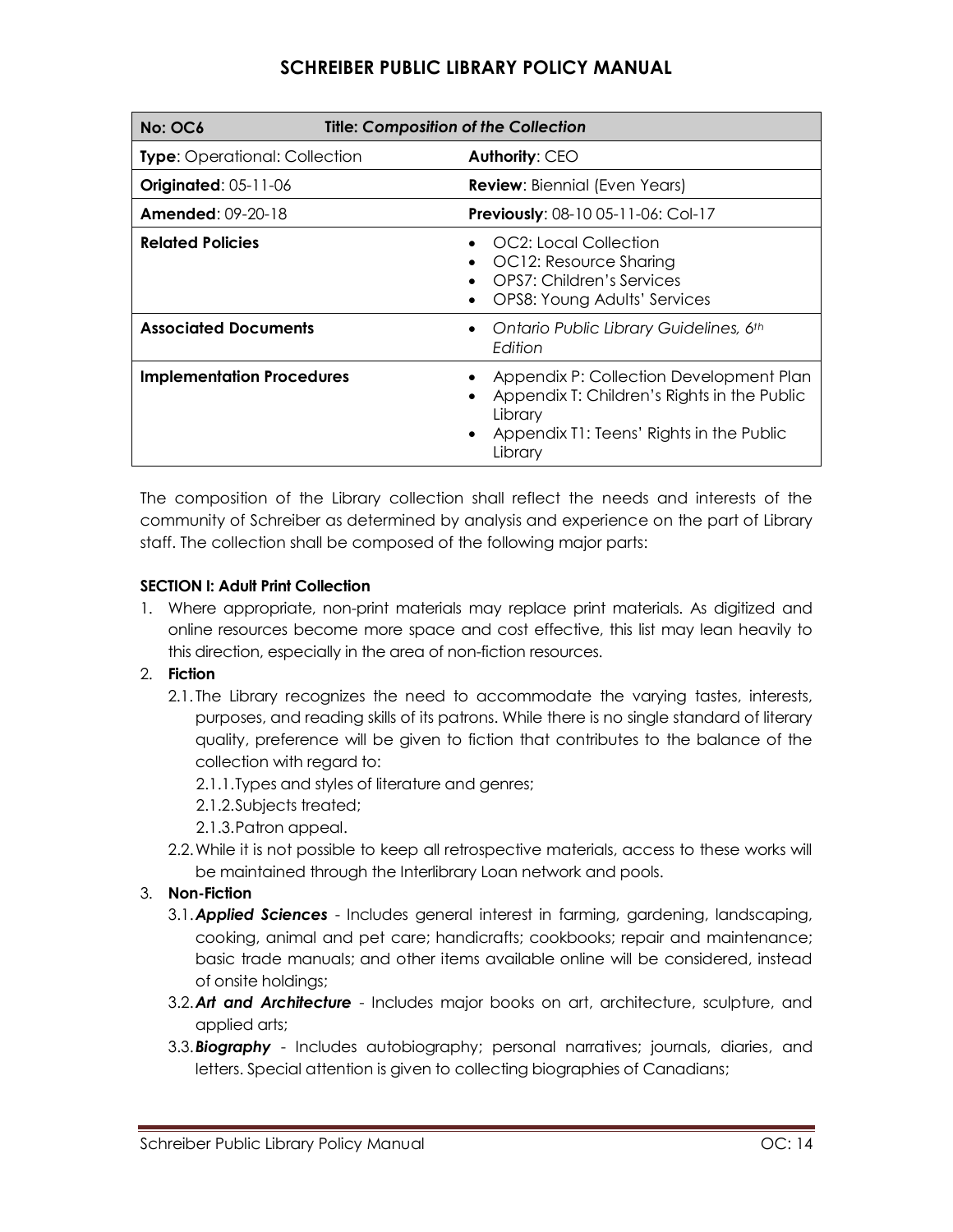- 3.4.*Business* Includes current, reliable material on investment; leasing; consumer concerns; accounting; small business management; career development; labour relations. Special effort will be made to collect and manage information about local businesses;
- 3.5.*Computer Science*  Includes manuals suitable for the home user; general works on the development of computers and on the computer business and industry;
- 3.6.*Economics* Includes theory; money, banking, and public finance. Additionally, this area will include self-promotion, such as resume writing;
- 3.7.*Education* Includes education theory and psychology. The primary emphasis will be on Ontario education;
- 3.8.*First Nations Studies*  Includes history and culture of aboriginal peoples, especially Canadian; sociological and political aspects of native life, historical and current, in Canada and abroad;
- 3.9.*Folklore, Fairytales, Myths, and Legends* Includes works of criticism and psychological interpretation; representative myths and legends of various periods and nationalities, including Canadian folklore. Fairytales will be collected mainly in the children's department;
- 3.10. *Geography and Travel*  Includes annual travel guides for popular destinations; popular accounts of travel; descriptive texts of a wide variety of countries and of all parts of Canada; general and thematic atlases for circulation. Emphasis will be placed on keeping these materials up-to-date;
- 3.11. *History* Includes materials covering all phases of human history, from the earliest times to the present, with emphasis on Canadian history;
- 3.12. *Languages* Includes general works on language and linguistics; grammars; dictionaries; phrase books;
- 3.13. *Law and Criminology* The collection will be for the layman and provide basic information. Includes popular, standard, and interpretive titles on court procedure, jury duty; family law; patents and copyright; landlord and tenants' rights; employment standards; human rights code; criminal law; federal and provincial statutes; local laws; general works on criminal psychology; law enforcement and correctional systems in Canada and the world;
- 3.14. *Literature* Includes contemporary and classic essays, poetry, drama, and short stories; selected works of criticism; works on the techniques of communication, such as professional writing, essay writing, and public speaking. Emphasis will be placed on Canadian literature;
- 3.15. *Mathematics* Includes algebra, calculus, and geometry; texts to support school assignments and adult continuing education; business-related mathematics; practical mathematics;
- 3.16. *Medicine* The collection will be specifically for the layman. Includes developmental handicaps; aging; sex and sexually transmitted diseases; pregnancy and child care; drugs and alcoholism; nutrition; preventive medicine; First Aid; public health and sanitation; disease; anatomy and physiology; pharmacology;
- 3.17. *Music* Includes history; theory; biographies; song books (especially Canadian); instructional materials for popular instruments;
- 3.18. *Philosophy* Includes basic works; histories; guides; popular self-help;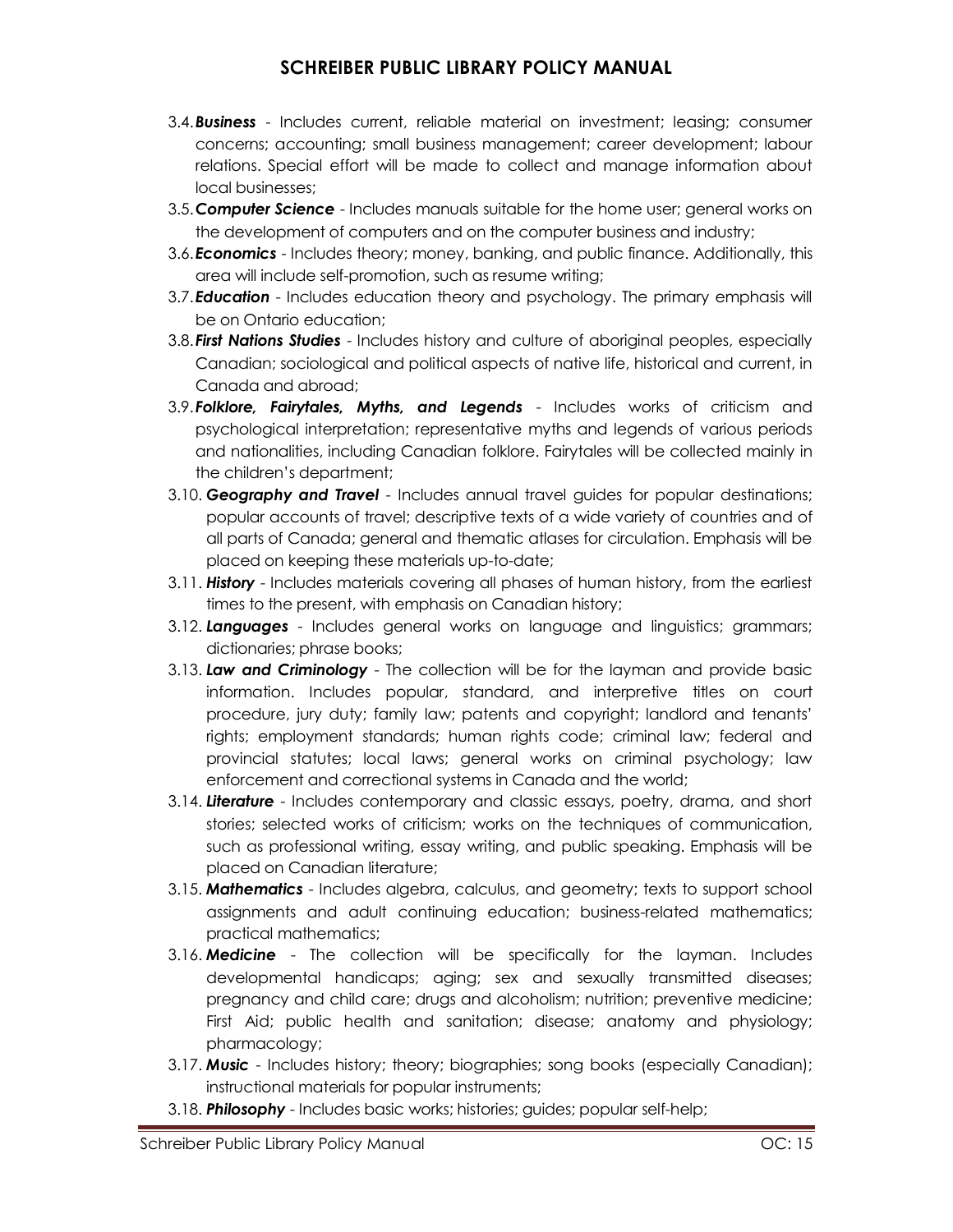- 3.19. *Political Science* Includes theory and organization of government; comparative forms of government; public administration; biographies of political figures;
- 3.20. *Psychology* Includes theory; mental hygiene; popular self-help;
- 3.21. *Pure Sciences* Overall emphasis is on practical approaches to science and technology, and on interpretations of scientific theory rather than on the highly theoretical works themselves. Includes astronomy; biology; chemistry; geology; physics;
- 3.22. *Religion* An impartial collection recognizing various points of views will be maintained. Inclusion or exclusion of any title from the collection is based on the considerations described in this Policy and not on the personal religious convictions of Library staff. Includes sacred works in various versions relating to the world's major religions; writings of major theologians; doctrines and histories of all religions and denominations; inspirational materials. A balanced approach will be taken on the collection of religious doctrine;
- 3.23. *Sex* Includes biological function; alternative sexuality; sexually transmitted diseases; birth control; advice and studies of a popular nature;
- 3.24. *Social Sciences* Includes general works in the areas of social psychology, demography, social organization and change, community planning, family relationships and counselling, popular materials on marriage, social etiquette, and family life for both adults and young adults.

### 4. **Reference**

4.1.A collection of general and specialized encyclopaedias, dictionaries, atlases, handbooks, gazetteers and maps, bibliographies, yearbooks, and directories, will be maintained. Reference materials will be brought up-to-date as new editions become available. Many reference materials may be housed electronically, and not in-house. These will be promoted to patrons so they are aware of all the reference materials held by the Library.

### **SECTION II: Young Adult/Teen**

1. A collection specifically selected for young adults, intended for those fourteen (14) and older, will be maintained. The importance of adolescence as a crucial growing phase is recognized and, accordingly, materials dealing with awareness of self, hero-worship, conformity, bullying, suicide, and mental health, sex, and sexual health and wellness, substance use, concern with the future, and evaluation of beliefs, will be selected. Where possible, fiction materials with these themes will be included within the collection.

### **SECTION III: Children**

1. The collection is selected for children up to the age of fourteen (14) years with a focus on the divisions of early literacy; early reader; primary, junior, and intermediate; and high/low.

### 2. **Fiction**

2.1.The need for a balanced children's collection is recognized. Since bibliotherapy is an important aspect of children's fiction, titles concerning problem areas such as toilet training, fears, growing up, death, divorce, friendship, and dealing with a new sibling, will be included. Picture books may be chosen on the basis of exceptionally good illustrations. Children's classics will be a part of the collection, as will popular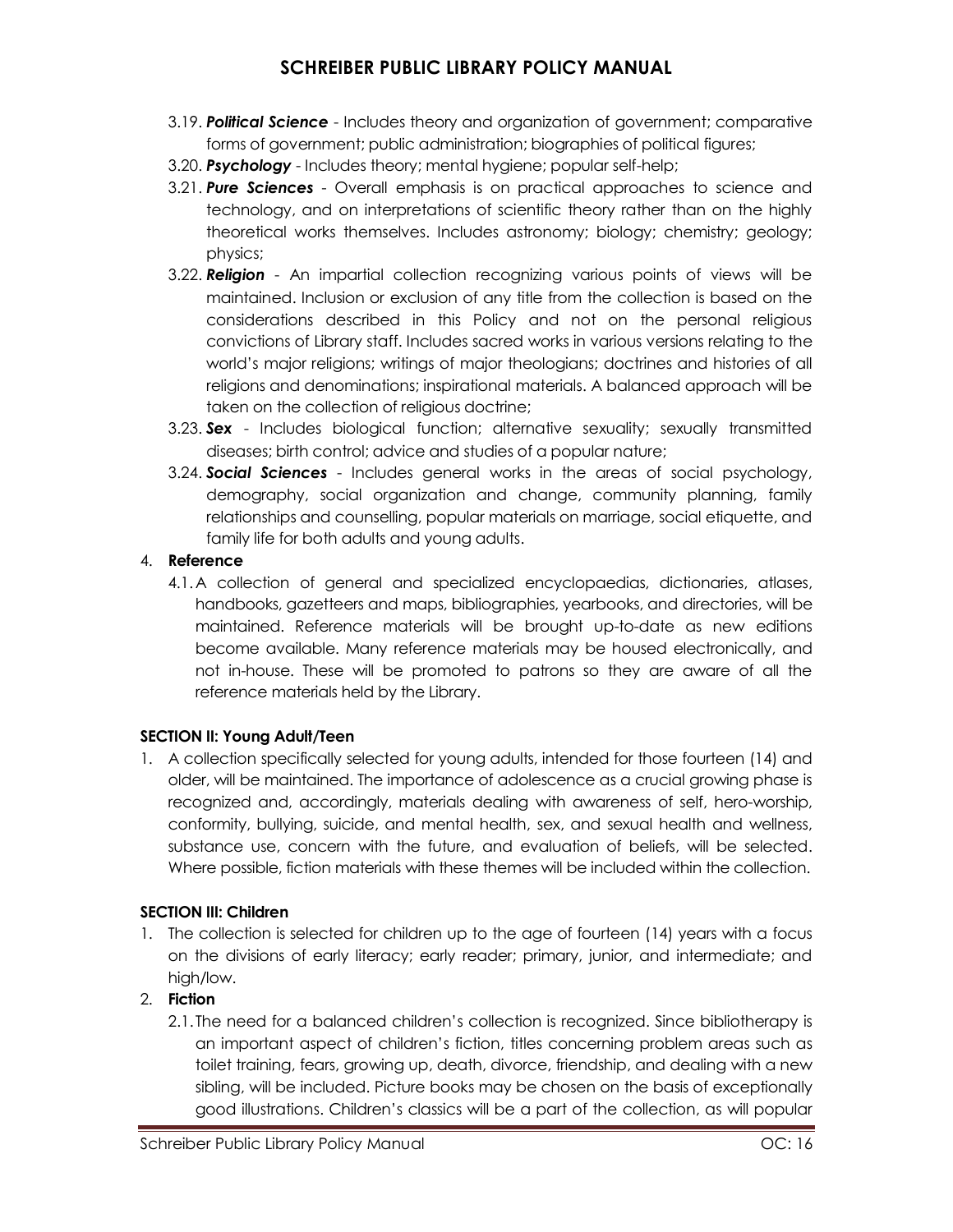mass market titles. Fiction will be categorized into school division and reading levels (e.g. Easy Read, Primary, Junior, Intermediate) as well as Board Books, Picture Books, and Graphic Materials (Fiction and Non-Fiction).

### 3. **Non-Fiction**

- 3.1.Non-fiction titles must be accurate, up-to-date, and unbiased. Titles will be selected which:
	- 3.1.1.Satisfy children's natural curiosity about their environment;
	- 3.1.2.Develop children's awareness of the world around them;
	- 3.1.3.Are suitable for a range of age and reading levels.

### 4. **Reference**

4.1.The children's reference collection will include general encyclopaedias, both Canadian and international, suitable for various age groups, and will be available online.

### **SECTION IV: Other Materials**

### 1. **Audio-Visual Materials**

- 1.1. The increasing importance of various media in the provision of information is recognized. There will be a balance among recreational, cultural, and educational titles for all age groups, with emphasis on popular items. A variety of audio recording and video recording formats may be included;
- 1.2.Given the relative expense of audio-visual materials, wherever possible the number of titles available to its clients will be increased by exchanging its collection with the collections of other Libraries through local and region-wide arrangements.

### 2. **Government Documents**

- 2.1. Library staff shall seek to provide the community as requested, with access to current government Policies, information, and legislation;
- 2.2. The Library is a selective depository Library for the Ontario government. Selection and retention of these items follows the same general principles as for all other materials. Where appropriate, online and digitized resources will be a preferred method of access.

### 3. **Literacy**

- 3.1. The literacy collection is developed to support the literacy program of the community and is open to all patrons;
- 3.2. The collection includes: games, books, self-help audio and video cassettes, and teaching aids.

### 4. **Local History**

4.1.A particular interest in local history is acknowledged. Library staff will endeavour to maintain a comprehensive collection of works and archival materials about Schreiber and area.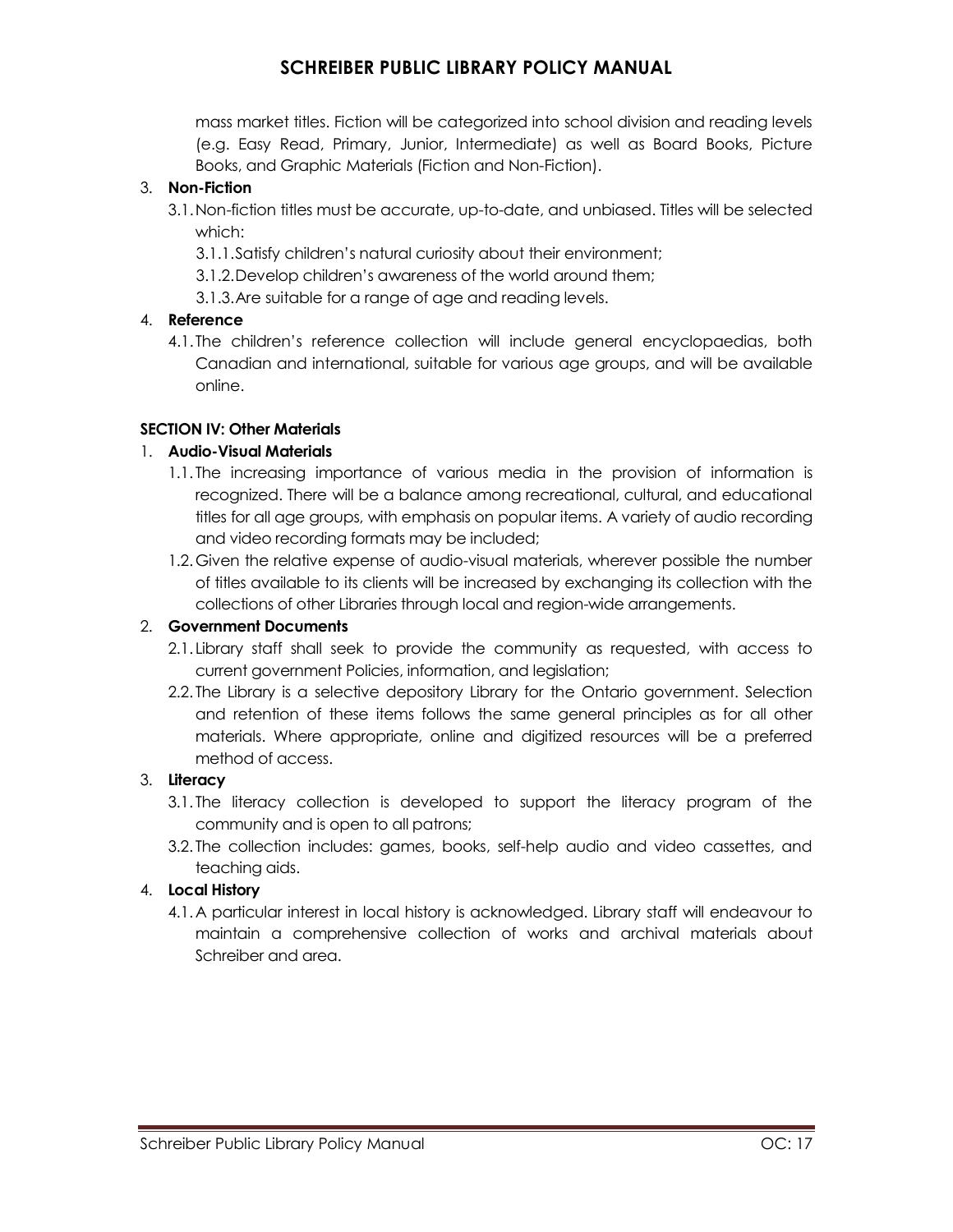### 5. **Magazines and Newspapers**

- 5.1.A wide variety of magazines for all ages and reading levels will be provided;
- 5.2.Newspapers will be acquired to provide current news coverage from local to international levels, and to provide a unique source of local history information;
- 5.3. The magazine and newspaper collection will supplement the reference collection by providing current resources;
- 5.4. The Library will strive to collect back issues on microfiche of local newspapers for archival purposes.

### 6. **Materials for the Physically Disabled**

- 6.1. Large-print reading materials and talking books will be provided for this user group through Library investment and partnerships;
- 6.2.When specific titles are not available onsite, Interlibrary Loan or downloadable audio books will be utilized.

### 7. **Multilingual Materials**

7.1.Materials in languages other than English and French will be provided to Library patrons as available.

### 8. **Vertical File (Pamphlet file)**

- 8.1.Current material on topical issues will be available in a "vertical file". This file may be physical or digital;
- 8.2.A vertical file may include: charts, pictures, maps, clippings, pamphlets, and brochures.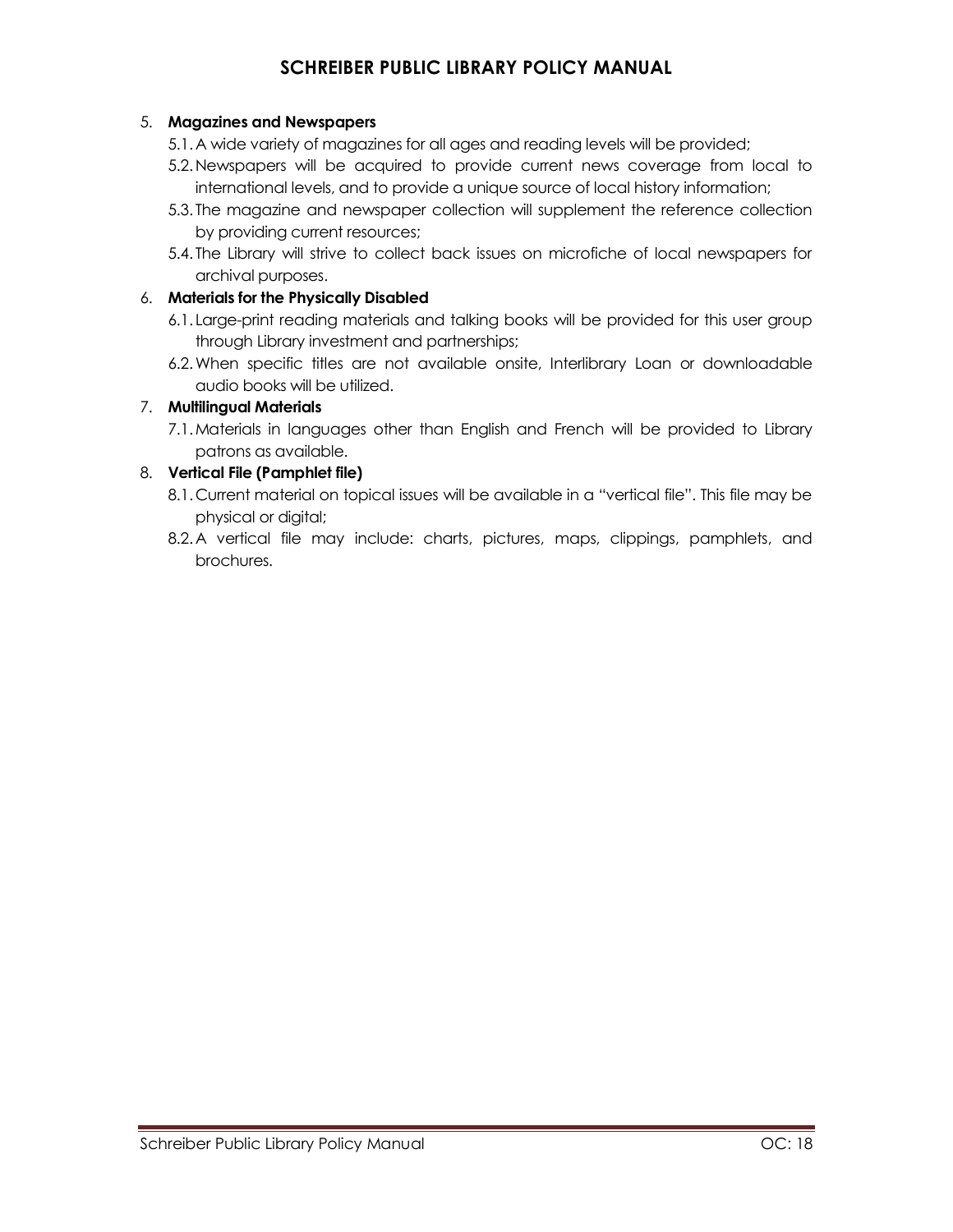| <b>No: OC7</b>                       | <b>Title: Organization of the Collection</b> |  |
|--------------------------------------|----------------------------------------------|--|
| <b>Type:</b> Operational: Collection | Authority: CEO                               |  |
| <b>Originated: 05-11-06</b>          | <b>Review:</b> Biennial (Even Years)         |  |
| <b>Amended: 09-20-18</b>             | <b>Previously: 08-10 05-11-06: Col-23</b>    |  |
| <b>Related Policies</b>              |                                              |  |
| <b>Associated Documents</b>          |                                              |  |
| <b>Implementation Procedures</b>     |                                              |  |

### **SECTION I: Classification**

- 1. In order for the Library collection to be of maximum use and value to Library users, the collection shall be organized in such a way as to facilitate access to the information contained therein. This shall be achieved through a logical and systematic physical arrangement of individual items and through the provision of indexes and catalogues for public use.
- 2. The Dewey Decimal Classification System shall be used to organize the non-fiction book collection.

### **SECTION II: Cataloguing**

1. When obtaining catalogue copy for new items in the collection, preference shall be given to those methods requiring the least Library staff time, i.e. obtaining cataloguing from the materials supplier, use of cataloguing-in-publication (CIP), use of the SirsiDynix Catalogue as a source of cataloguing.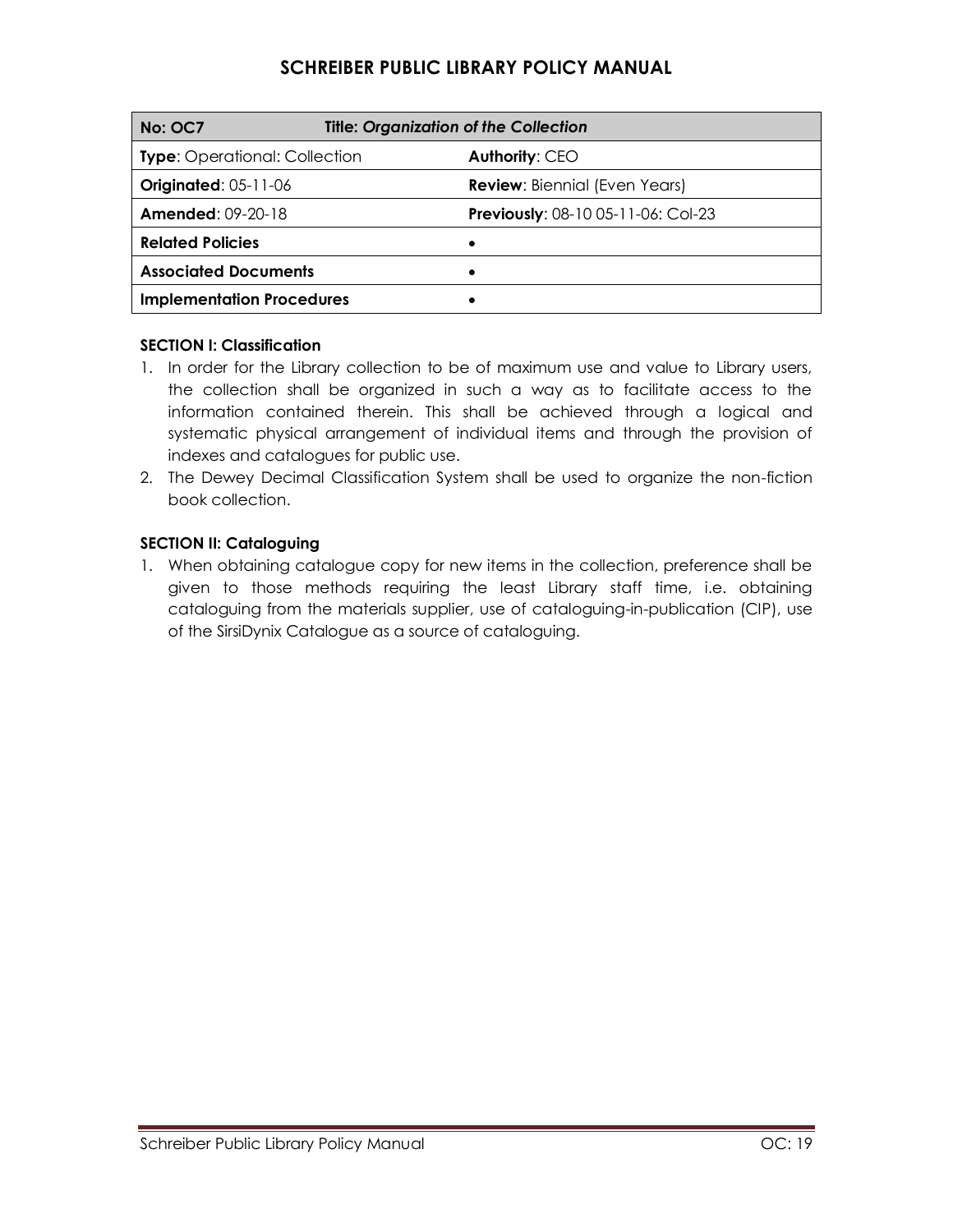| No: OC8                              | <b>Title: Digital and Archival Collection</b> |  |
|--------------------------------------|-----------------------------------------------|--|
| <b>Type:</b> Operational: Collection | Authority: CEO                                |  |
| <b>Originated: 12-12-12</b>          | <b>Review: Biennial (Even Years)</b>          |  |
| Amended:                             | <b>Previously: 01-09 11-13-10</b>             |  |
| <b>Related Policies</b>              |                                               |  |
| <b>Associated Documents</b>          | ٠                                             |  |
| <b>Implementation Procedures</b>     | Appendix P: Collection Development Plan       |  |

### **SECTION I: Digitization**

- 1. In order to build research capability and more availability to archival materials, the Library will collect and create digitized materials. These materials will remain part of the public record, and as such, should be appropriate for public dissemination.
- 2. The Digitization Assistant will be responsible for:
	- 2.1.Overseeing and coordinating Library digitization projects;
	- 2.2.Identifying Library materials and collections to be digitized in consultation with subject specialists;
	- 2.3.Developing local guidelines in conformance with established standards and best practices for Library digitization projects;
	- 2.4.Establishing and monitoring production processes for electronic reserves;
	- 2.5.Informing Library staff of the issues surrounding the preservation of digital resources and recommending preservation Policies;
	- 2.6. Pursuing grant opportunities for local or cooperative digitization projects;
	- 2.7.Developing a budget for each new digitization project and submit to the Library Board.
- 3. Digitization Assistants will be assigned by the Chief Executive Officer (CEO), and may include the CEO, Library staff, and members of the Library Board.

### **SECTION II: Archival Collection**

- 1. The objective for Schreiber Public Library's archival collection is to collect and preserve photographs, documents, artefacts, and other materials relating to the history of Schreiber and surrounding area.
- 2. Criteria for selection:
	- 2.1.Geographical Coverage
		- 2.1.1. The Library will collect materials pertaining to the history of Schreiber and surrounding area as it relates to Schreiber;
	- 2.2. Time
		- 2.2.1. Materials will be collected dating from the earliest period possible to the present;
	- 2.3. Subject Fields
		- 2.3.1. All subject fields pertaining to local history and genealogy will be collected;
	- 2.4. Format
		- 2.4.1. Materials collected will be print or non-print and may include photographs, slides, videos, or any other media.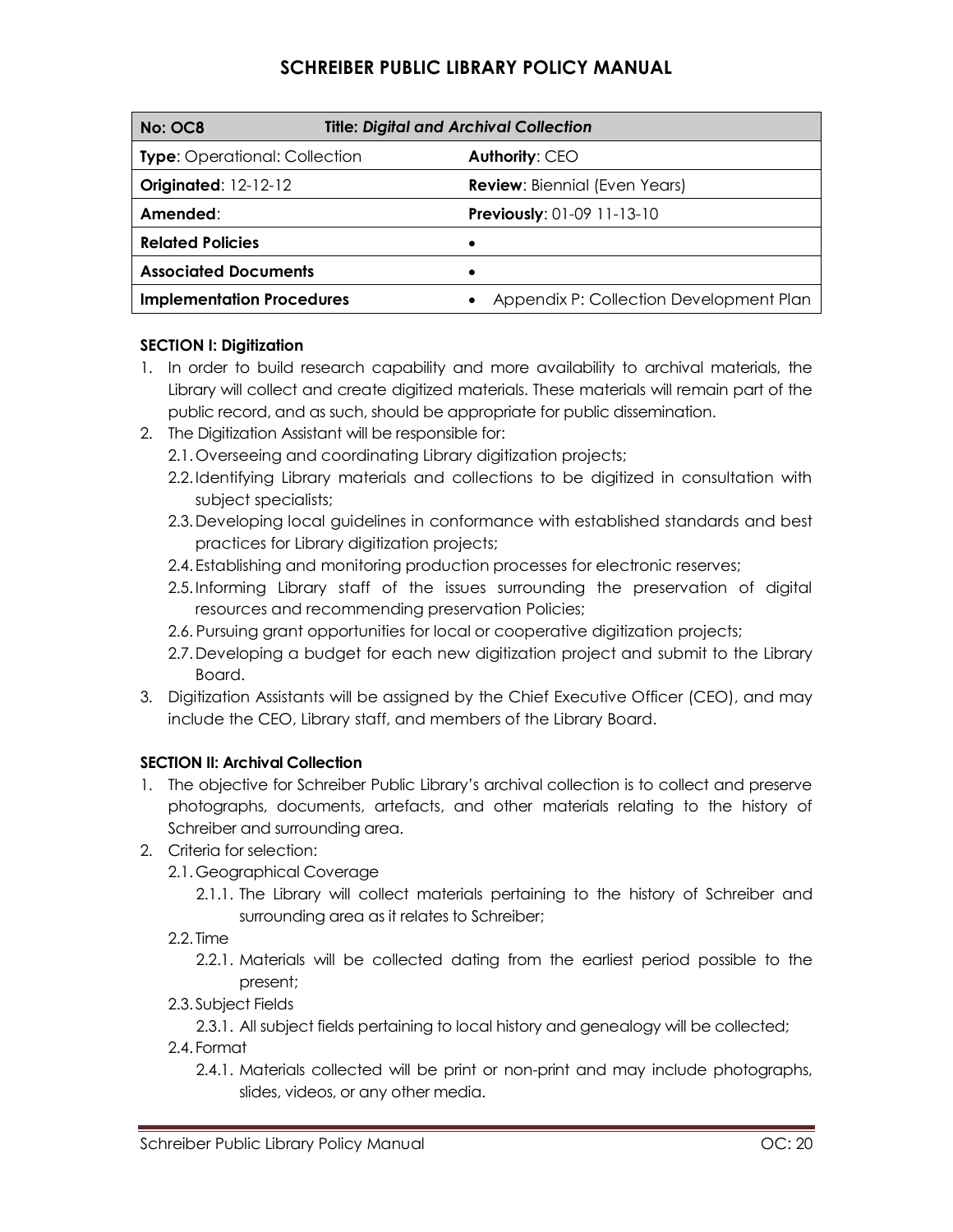- 3. The Library will accept the loan of appropriate materials for the purposes of obtaining copies to be added to the collection and for exhibitions, with permission of the owner.
- 4. Volunteers or Library staff, under supervision of the Chief Executive Officer (CEO), and with assistance from the Local History Committee, will be responsible for collecting, organizing, and filing materials for the archival collection.
- 5. Archival materials may be used in the Library only, and will not circulate. Loans of materials for display or similar purpose will be made only with the approval of the CEO or Library staff, and will require documentation.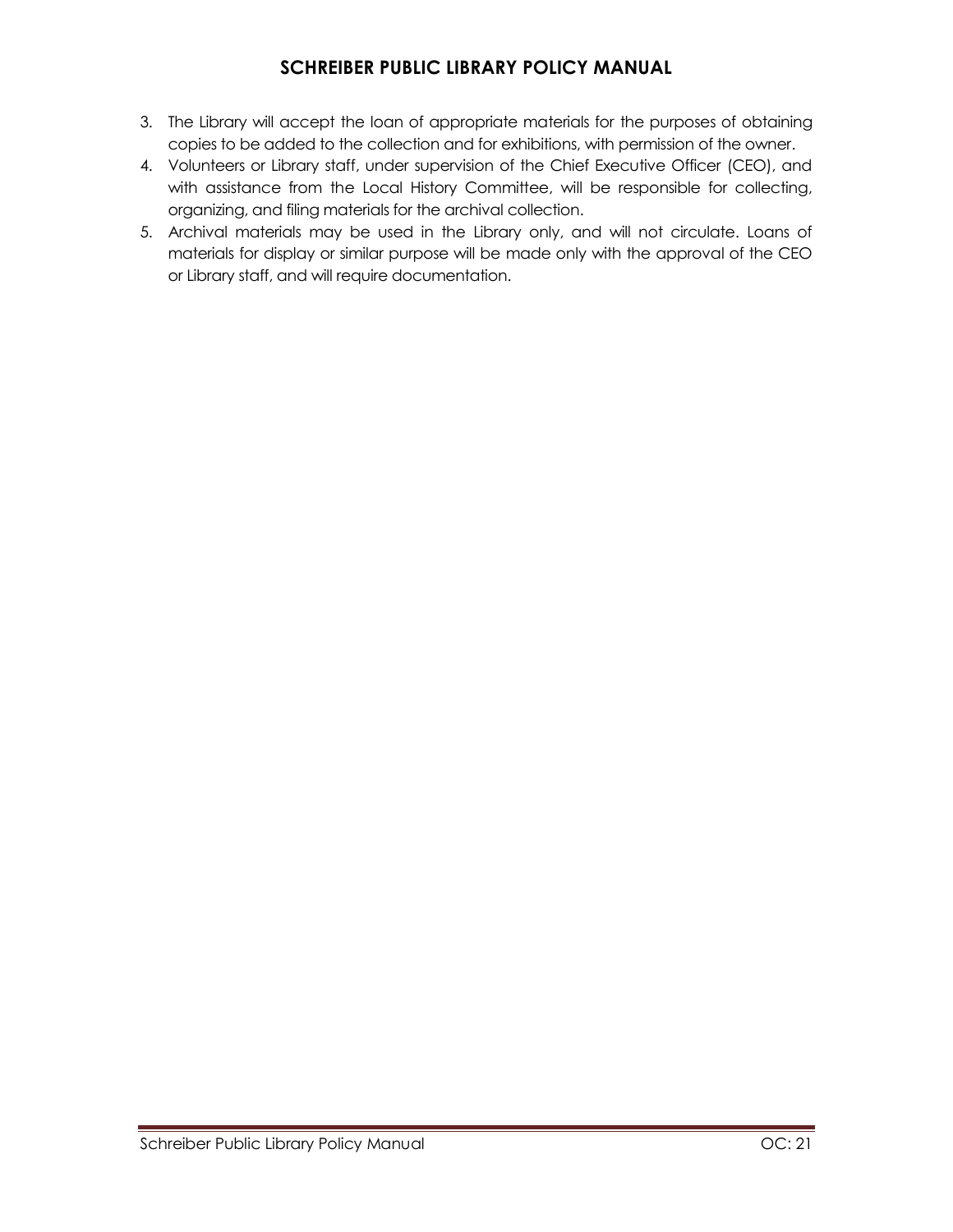| <b>No: OC9</b>                       | <b>Title: Circulation and Returns</b> |                                                                                                                                            |  |
|--------------------------------------|---------------------------------------|--------------------------------------------------------------------------------------------------------------------------------------------|--|
| <b>Type:</b> Operational: Collection |                                       | Authority: CEO                                                                                                                             |  |
| <b>Originated: 11-06-10</b>          |                                       | <b>Review:</b> Biennial (Even Years)                                                                                                       |  |
| <b>Amended: 09-20-18</b>             |                                       | <b>Previously: 01-07 11-06-10</b>                                                                                                          |  |
| <b>Related Policies</b>              |                                       | <b>OP9: Cost Recovery Services</b><br>OC12: Resource Sharing<br>OPS7: Children's Services                                                  |  |
| <b>Associated Documents</b>          |                                       | • Public Libraries Act, R.S.O. 1990, c. P.44<br>Municipal Freedom of Information and<br>Protection of Privacy Act, R.S.O. 1990, c.<br>M.56 |  |
| <b>Implementation Procedures</b>     |                                       | Appendix D: New Patron Registration<br>Appendix D1: Use of Internet Acceptance<br>Appendix E: Patron Fee and Fine<br>Schedule              |  |

#### **SECTION I: Library Membership**

- 1. Public Libraries are required by law to adhere to the *Public Libraries Act, R.S.O. 1990, c. P.44*, which states in section twenty-three (23) that Library Boards shall allow the public to reserve and borrow circulating materials free of charge. The public includes all residents within the municipality for which the Library Board is established. Therefore:
	- 1.1.Schreiber Public Library will serve all residents of Schreiber and Rossport. People residing outside of the geographical area of the municipality, but owning property, working in, or attending an educational institution in the area, shall be considered residents;
	- 1.2.The Library will be readily accessible and its doors open for free and equal use by all members of the community, regardless of race, ancestry, place of origin, colour, ethnic origin, citizenship, creed, sex, age, record of offences, marital status, family status, or handicap. No fee will be charged to residents of Schreiber for admission to the Library, for use of Library materials in the Library, for borrowing circulating materials, or for use of the basic reference and information services;
	- 1.3.A child who meets the criteria listed above may apply for his or her own Library card at the age of twelve (12). If a child is under the age of twelve (12), a parent or guardian must apply for a Library card on his or her behalf, and accept responsibility for fines and damaged or lost items;
	- 1.4.A resident of Schreiber may apply for membership at the Library and must furnish verification of addresses and identity by showing a document bearing his/her name and current address (e.g. driver's license or student card with photo identification);
	- 1.5.All outstanding fines and charges must be paid in order to maintain a Library membership card;
	- 1.6.Lost or damaged Library cards will be replaced with the payment of a fee.
- 2. Out of Town Membership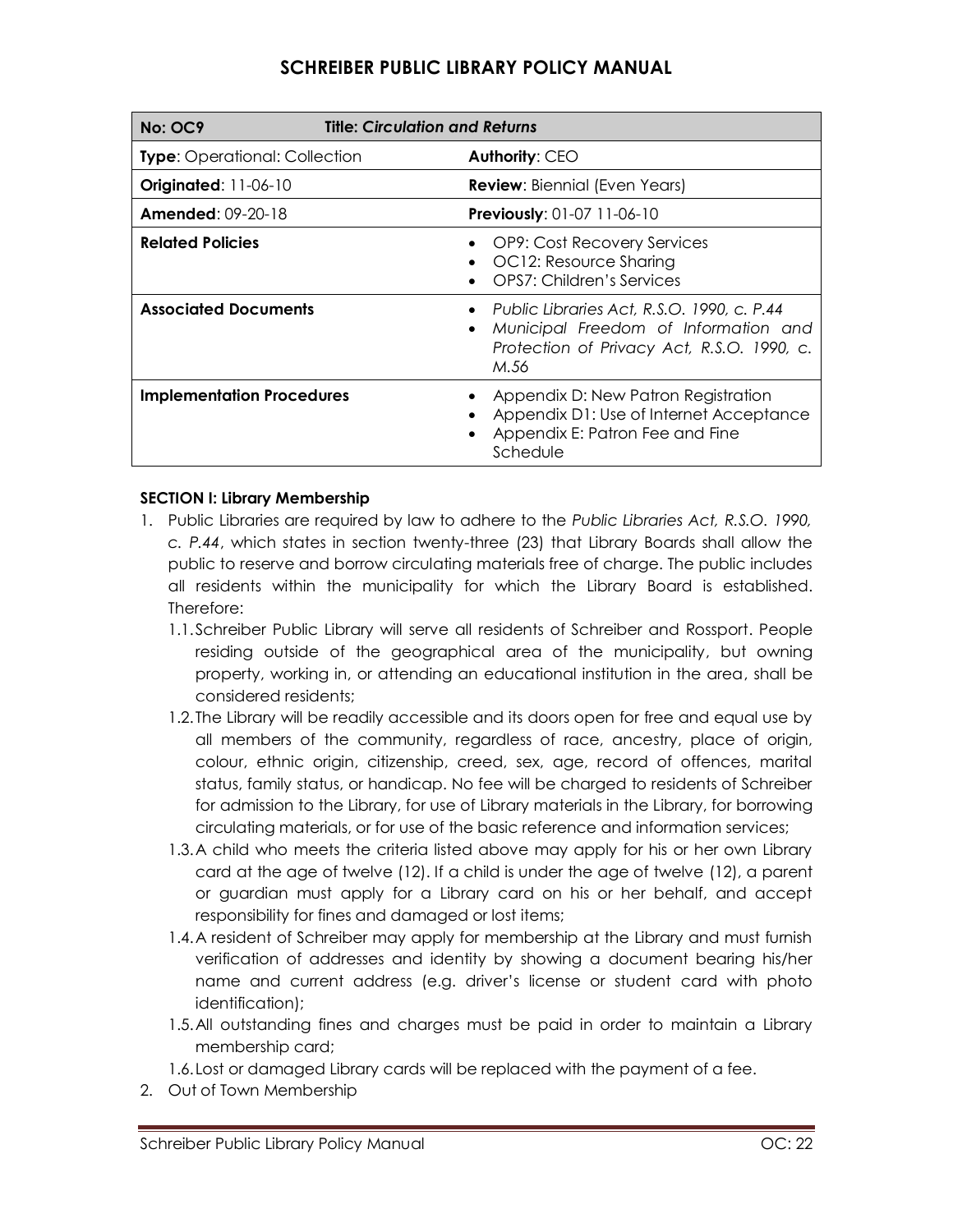- 2.1.Persons who do not reside in the area of the Library Board's jurisdiction, and who do not meet the requirements of this Policy, may be charged for Library services;
- 2.2.Annual fees for non-residents may be set each year by the Library Board.
- 3. Resident of Rossport Membership
	- 3.1.Schreiber Public Library will provide regular Library services to the residents of Rossport, our neighbouring community;
	- 3.2.This service is provided by contract and in exchange for an annual monetary contribution from the unorganized community.
- 4. Temporary, Seasonal, or Holiday Membership
	- 4.1.Memberships will be granted to individuals residing in Schreiber on a temporary basis. Both the temporary and permanent addresses must be on file.
- 5. Responsibilities of Membership
	- 5.1.Fair and equal access to Library services and materials by all members of the Library depends on the fair use of such services and materials by all Library users. Members have certain responsibilities, and a Library member shall:
		- 5.1.1. Be responsible for all materials borrowed with his/her card, and agree to abide by the regulations of the Library;
		- 5.1.2. Present their Library card each time materials are borrowed;
		- 5.1.3. Pay all fines or charges incurred for overdue, damaged, or lost Library materials;
		- 5.1.4. Observe all Policies set by the Library Board as authorized by the *Public Libraries Act*;
		- 5.1.5. Report the loss of a card or change of address as soon as possible;
	- 5.2.Parents or guardians of members under the age of twelve (12) are responsible for their children's borrowing and behaviour with respect to the observance of Library Board Policy;
- 6. The Chief Executive Officer (CEO) is authorized by the Library Board to withhold Library privileges to anyone refusing to comply with Board Policy. The use of the Library or its services may be denied for due cause. Such cause may be:
	- 6.1.Failure to return borrowed materials or to pay penalties;
	- 6.2.Destruction of Library property;
	- 6.3.Disturbance of other patrons after a warning by Library staff has been given and ignored by the user; or
	- 6.4.Any other conduct on Library premises considered objectionable by Library staff.

# **SECTION II: Confidentiality of Patron and Circulation Records**

- 1. The *Public Libraries Act*, in section twenty-eight (28), states that "A person may, during ordinary business hours, inspect any records, books, accounts, and documents in the possession or control of a Board's secretary …[except where the] information… identifies an individual user of Library services by name or make him or her readily identifiable by other means."
- 2. Numbers will be used in Schreiber Public Library to identify the borrower rather than using the person's name on borrower records. Only Library staff will know the name of the person assigned to this number.
- 3. It must be clearly stated on the membership application what the patron information is used for and why this information is collected. To meet the regulations of the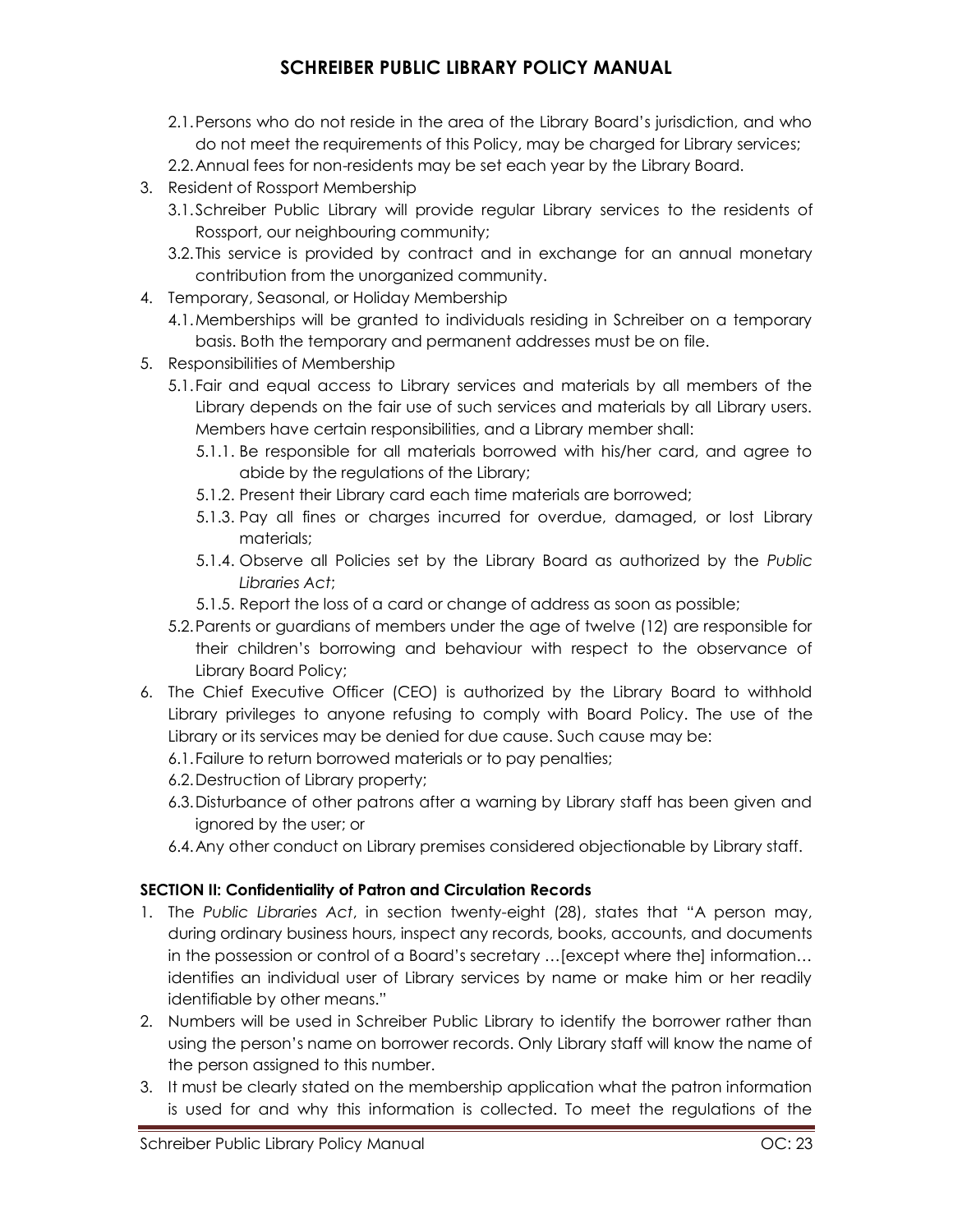*Municipal Freedom of Information and Protection of Privacy Act, R.R.O. 1990, Regulation 823*, which governs the right of access to records held by municipalities and other local bodies, including public Library Boards, membership applications must clearly state what the patron information is used for and why it is collected.

4. The confidentiality of all borrower and loan records applies in all circumstances except where the police have a search warrant.

### **SECTION III: Loans**

- 1. The normal loan period for circulating print materials is twenty-one (21) days.
- 2. High demand materials, such as bestsellers, will be on a shorter loan period of fourteen (14) days.
- 3. By request, a longer loan period may be available for patrons taking vacations.
- 4. The following restrictions exist on borrowing:
	- 4.1.Reference materials are non-circulating to ensure ready access to information resources;
	- 4.2.Unique and/or fragile materials from the local history collections are also restricted;
	- 4.3.There is a maximum number of items (fifteen (15) print) which may be checked out by one (1) patron. This limitation is necessary because of heavy demand on the collection as a whole;
	- 4.4.In keeping with the Ontario Library Association's *Children's Rights in the Public Library*, there are no restrictions on materials borrowed by children. While Library staff can advise children on reading interests, materials selected by the child are the responsibility of the parent or guardian;
	- 4.5.Talking Books are only available to certain borrowers for a one (1) month loan period.
- 5. Patrons will have access to an exterior Book Drop for off hour returns.
	- 5.1.This Book Drop will be in an accessible location;
	- 5.2.All materials will be backdated from the last date checked to ensure no patron receives fines for use of the Book Return.

### **SECTION IV: Renewals**

- 1. Library materials may be renewed for up to three (3) loan periods, provided:
	- 1.1.The item(s) are not on reserve for someone else;
	- 1.2.The item(s) are not in high demand;
	- 1.3.The patron has not reached his/her limit of overdue fines or charges;
	- 1.4.Renewal by telephone is permitted.
- 2. Renewals for Interlibrary Loans may be requested from the lending Library. Requests for the renewal of Interlibrary Loan materials must be received at least three (3) days before the due date.

### **SECTION V: Fines**

- 1. Retention of borrowed Library materials beyond the date, on which Library materials are to be returned to the Library, shall be penalized by a fine.
	- 1.1.The overdue charge is based on the patron type, and a lesser fine rate is in effect for borrowers who are children or seniors;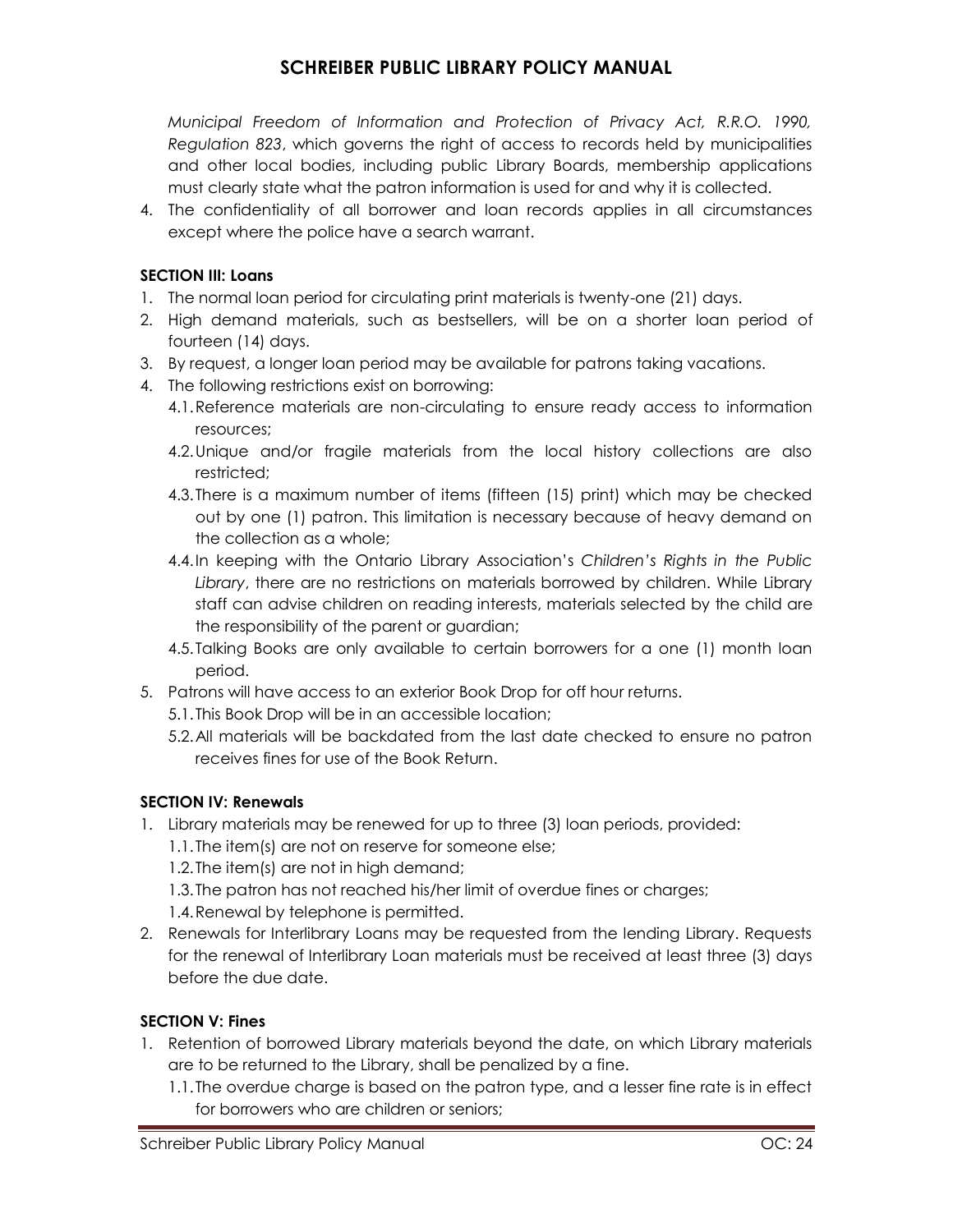- 1.2.There is a maximum amount per book. Fines for any materials will not exceed the actual cost of Library materials;
- 1.3.The schedule of fines is set by the Library Board and staff, and a copy of the schedule will be posted at the Circulation Desk;
- 1.4.Fines will be waived in unusual circumstances (e.g. illness or a death in the family);
- 1.5.Donations for the Food Bank will be accepted in lieu of fines.
- 1.6.Patrons will be notified of overdue materials and fines and will receive a courtesy call.
- 2. If fines are not paid after three (3) notifications, then Library privileges will be suspended.
- 3. Patron fines must be paid before membership renewals and, after three (3) years, any fines will be cleared.

### **SECTION VI: Lost or Damaged Materials**

- 1. Library members are responsible for materials while on loan to them. A borrower who loses or mutilates Library materials shall be required to contribute to the cost of replacing materials.
- 2. Charges for lost or damaged materials will be assessed by the Chief Executive Officer (CEO) and will be based on the actual replacement cost, plus a two dollar (\$2.00) processing charge.

### **SECTION VII: Reserves**

- 1. Library materials not available on the shelves may be reserved at the Circulation Desk or at public access terminals. Patron reserves will remain in place for six (6) months and may be renewed at that time if necessary.
- 2. When the item becomes available, the patron will be telephoned and asked to pick up the reserved item promptly. Reserved items will be held for patrons at the Circulation Desk for a period of seven (7) days.

### **SECTION VIII: Interlibrary Loan (ILL)**

- 1. Library materials not available in Schreiber Public Library may be requested through Interlibrary Loans. Inquiries may be made at the Circulation Desk.
- 2. Any charges made by the lending Library are the responsibility of the borrower.
- 3. Please see OC12 (Resource Sharing).

### **SECTION IX: Overdue Items**

- 1. Overdue items and claimed returned items revert to "lost" after ninety (90) days, and patrons are billed accordingly.
- 2. Lost or damaged Library materials are charged according to the default replacement cost, or by assessment of Library staff. If a lost item is returned within sixty (60) days of the receipt of payment, the replacement charge will be refunded less a five dollar (\$5.00) service charge.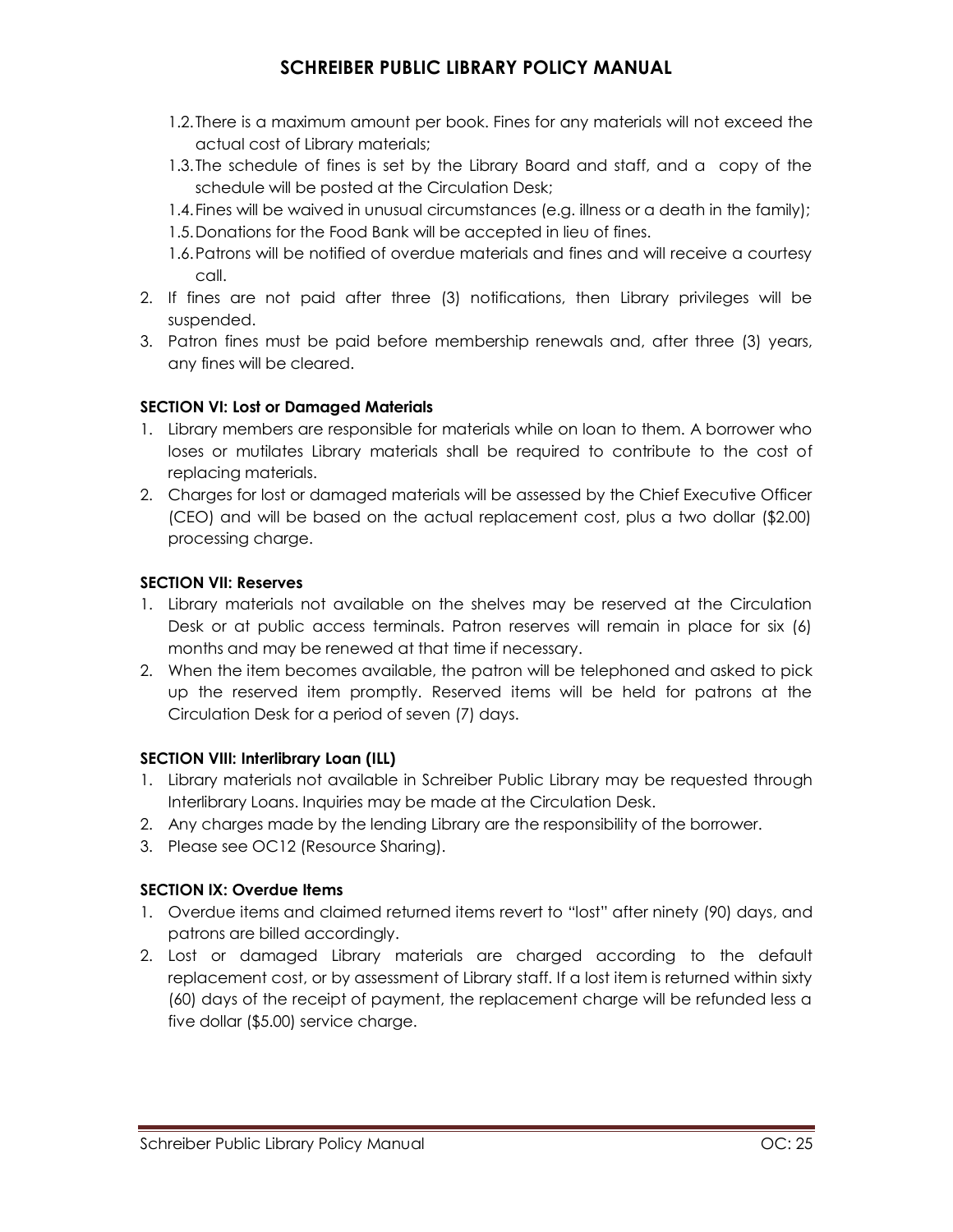| <b>No: OC10</b>                      | <b>Title: Controversial Materials</b>                                                      |  |  |
|--------------------------------------|--------------------------------------------------------------------------------------------|--|--|
| <b>Type:</b> Operational: Collection | <b>Authority: CEO</b>                                                                      |  |  |
| <b>Originated: 05-11-06</b>          | <b>Review:</b> Biennial (Even Years)                                                       |  |  |
| Amended:                             | Previously: 08-10 05-11-06: Col-19                                                         |  |  |
| <b>Related Policies</b>              | OC1: Collection<br>$\bullet$ $\circ$ OC3: Selection Criteria<br>OC14: Intellectual Freedom |  |  |
| <b>Associated Documents</b>          |                                                                                            |  |  |
| <b>Implementation Procedures</b>     | Appendix D3: Comments<br>Appendix U: OLA Intellectual Freedom                              |  |  |

- 1. The Schreiber Public Library Board recognizes that some books may be regarded by certain individuals or groups as controversial, whether because of bias, frankness of language, political expression, or moral implication. Selection should not, and will not, be made on the basis of anticipated approval or disapproval by any individuals or groups in the community, but rather on the evaluation by the Chief Executive Officer (CEO) of the publication's literary merit, authenticity, honesty of presentation, topical interest, and use to the audience for whom it is intended. The primary aim of materials selection is to establish a balanced collection which adequately represents various points of views on many subjects.
- 2. The ideas and opinions found in the Library's collection are not advocated by the Library Board or staff. The presence of materials in the Library does not indicate an endorsement of their contents by the Library.
- 3. Materials representing all points of views concerning the problems and issues of our times will be provided in the Library's collection. Books or other materials of sound factual authority shall not be proscribed or removed from Library shelves because of doctrinal or partisan disapproval. Subject areas particularly sensitive to controversy and misunderstanding are:
	- 3.1. Sex Education
		- 3.1.1.Sex education is a subject that shall be well represented. Providing information on sex for readers of all age levels with varying educational and religious backgrounds is an important part of the Library's function. Sex education is also seen as including materials relating to same sex partners and same sex parenting;
	- 3.2.Religion
		- 3.2.1.A well-balanced religious collection will be maintained in the Library. Standard works on Christianity and Christian denominations shall be included, along with materials on other major religions. Works which stimulate controversy shall be included if they are by well-informed authorities. However, materials which obviously foster religious or racial intolerance are outside the scope of this collection;
	- 3.3. Law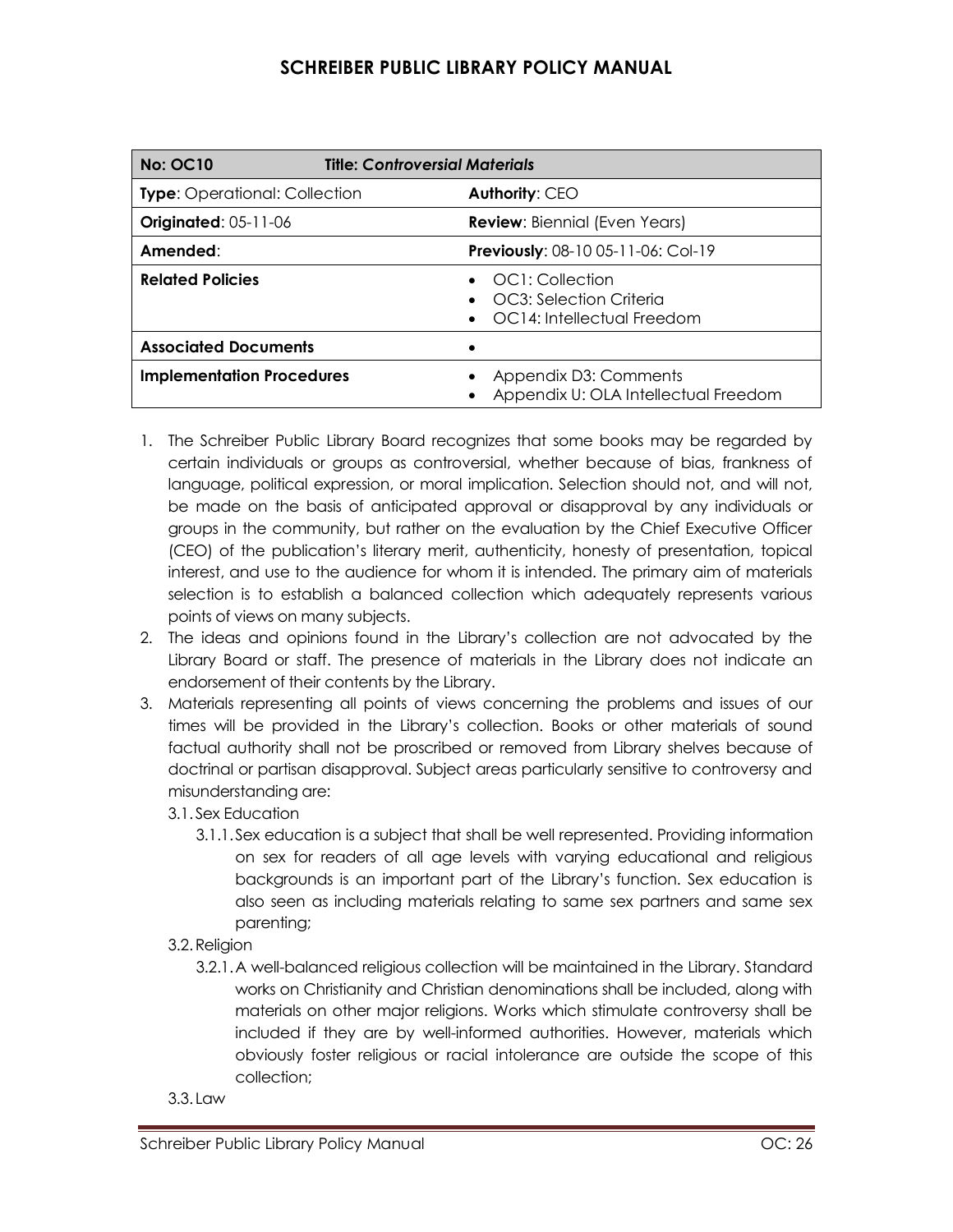- 3.3.1.Materials to be included in the Library's collection are standard and popular works for the general reader, dictionaries, encyclopaedias, histories, handbooks, and local, provincial, and federal statutes. Technical law materials not intended for the untrained layman will not be included in the Library's collection;
- 3.4.Medicine and Drugs
	- 3.4.1.Current, authoritative materials designed for the layman on the subjects of health, hygiene, and common ailments will be stocked in the Library. The subject of mental health will be well represented, together with works on public health (including sanitation, pollution, alcoholism, and drug abuse). Technical and professional materials not intended for the untrained layman will not be included in the Library's collection.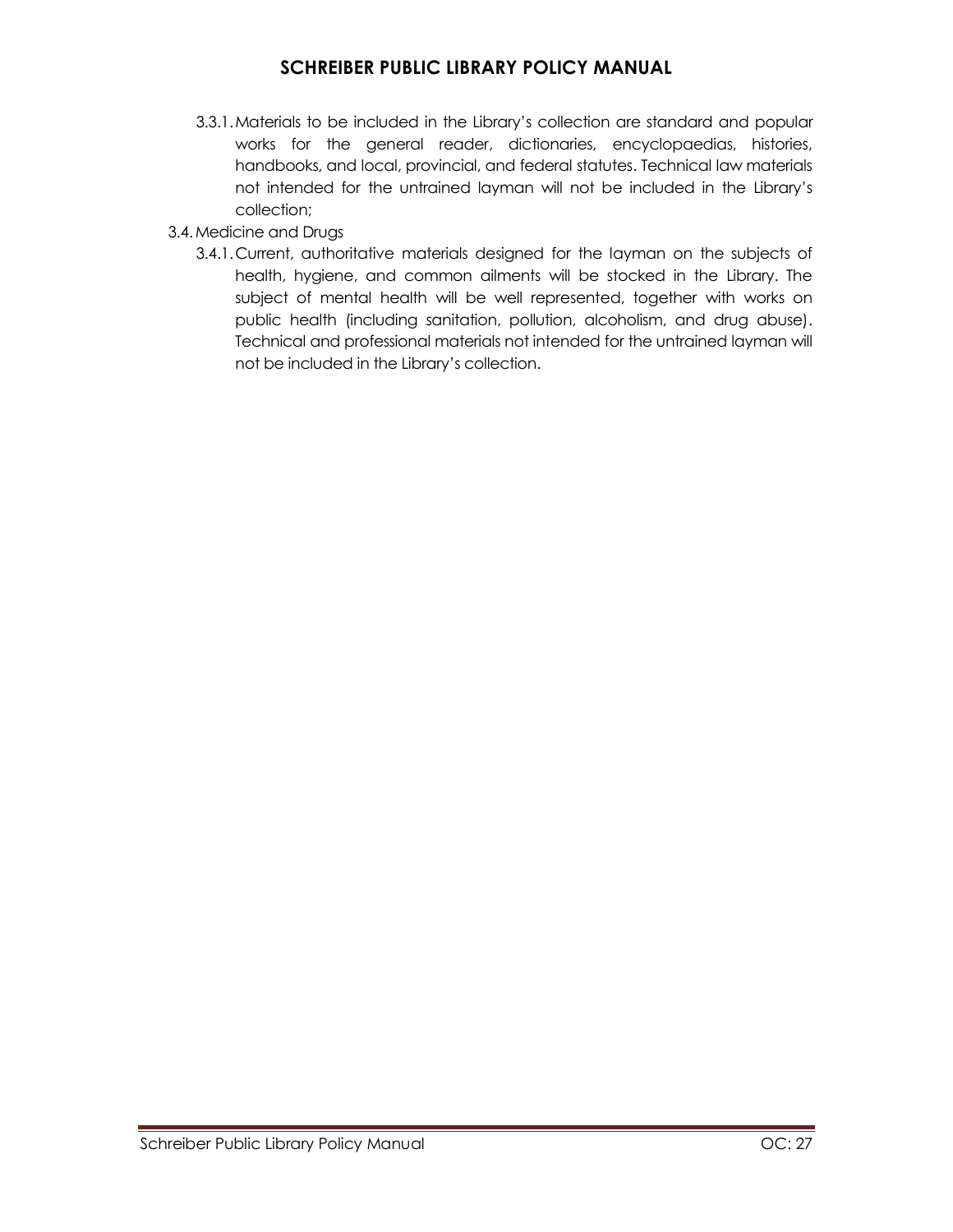| <b>No: OC11</b>                      | <b>Title: Exclusion from the Collection</b> |
|--------------------------------------|---------------------------------------------|
| <b>Type:</b> Operational: Collection | Authority: CEO                              |
| <b>Originated: 05-11-06</b>          | <b>Review:</b> Biennial (Even Years)        |
| Amended:                             | <b>Previously:</b> $08-1005-11-06$ : Col-20 |
| <b>Related Policies</b>              | OC10: Controversial Materials<br>$\bullet$  |
| <b>Associated Documents</b>          |                                             |
| <b>Implementation Procedures</b>     |                                             |

- 1. The Library collection provides materials for self-study but is not primarily designed to furnish reading required for academic study.
	- 1.1.Materials needed for formal courses of study by elementary and secondary schools and post-secondary institutions of learning may not be available;
	- 1.2. Textbooks shall be purchased only when they provide the best coverage of a subject and are also useful to the general public.
- 2. Materials which obviously foster religious or racial intolerance are outside the scope of this collection.
- 3. Materials that are banned under Canadian law may be excluded from the Library's collection by the discretion of the Chief Executive Officer (CEO); however, banned books by religious organizations, school districts, or other non-authoritative groups may be included in the collection.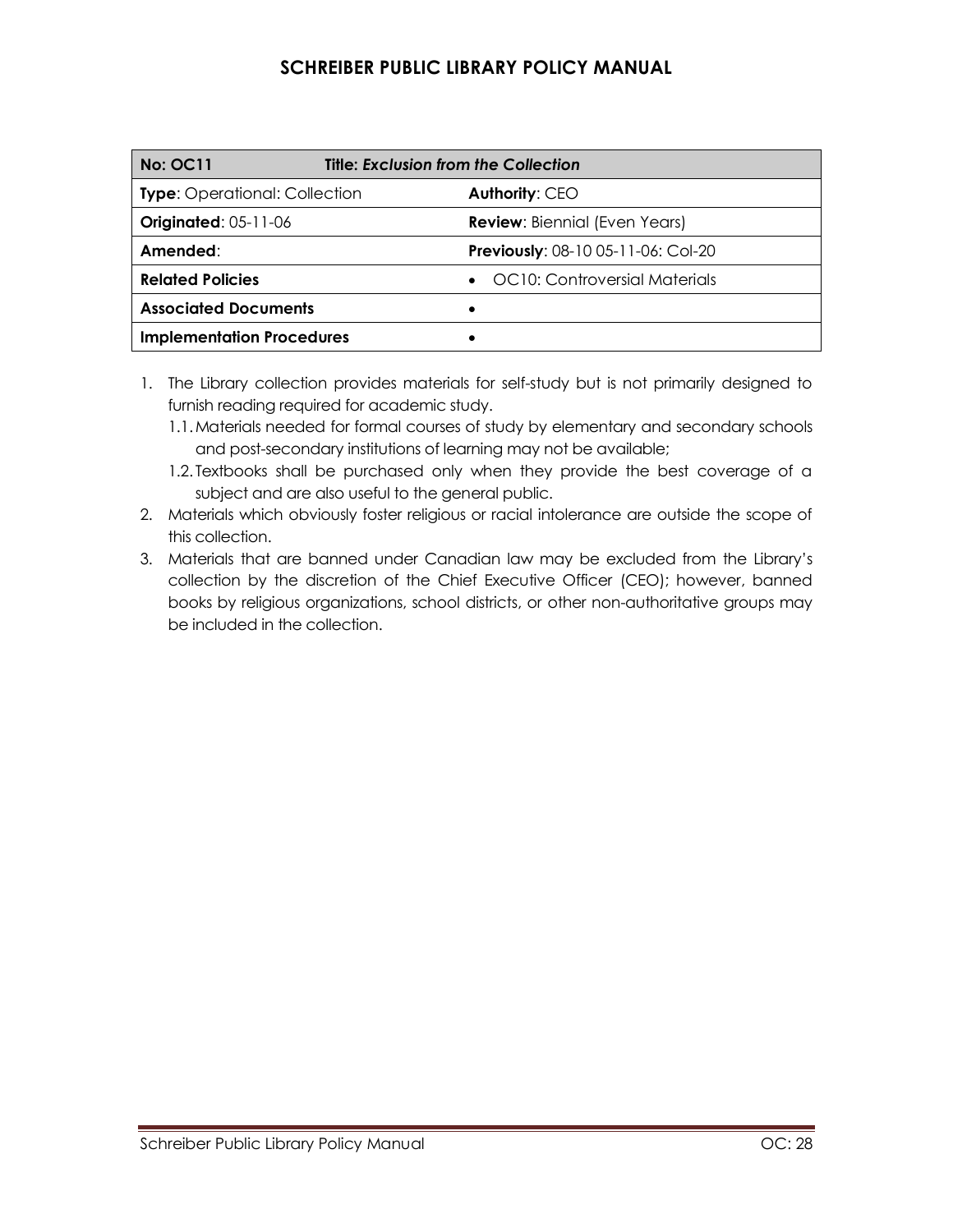| <b>No: OC12</b>                      | <b>Title: Resource Sharing</b> |                                            |
|--------------------------------------|--------------------------------|--------------------------------------------|
| <b>Type:</b> Operational: Collection |                                | <b>Authority: CEO</b>                      |
| <b>Originated: 12-12-12</b>          |                                | <b>Review: Biennial (Even Years)</b>       |
| <b>Amended: 09-20-18</b>             |                                | Previously: 01-07 11-06-10; 01-09 11-13-10 |
| <b>Related Policies</b>              |                                |                                            |
| <b>Associated Documents</b>          |                                | Interlibrary Loan Poster                   |
| <b>Implementation Procedures</b>     |                                |                                            |

Resource sharing through the provincial Interlibrary Loan (ILL) network is a primary service that supports the Mission of Schreiber Public Library by providing enhanced access to Library materials and information. By participating in resource sharing, the Library provides Library users with access to shared collections, the collections of other Libraries, and makes its collection available to other Libraries. This Policy establishes a commitment to resource sharing partnerships.

- 1. The Library will participate in resource sharing opportunities by:
	- 1.1.Joining collaborative initiatives, such as materials pools and the provincial Interlibrary Loan (ILL) network;
	- 1.2.Using resource sharing as an adjunct to, not a substitute for, the Library's collection;
	- 1.3.Purchasing frequently requested titles;
	- 1.4.Offering provincial Interlibrary Loan service to users in good standing.
- 2. Interlibrary Loan is a transaction in which Schreiber Public Library borrows materials directly from another Library on behalf of a user, or another Library borrows materials from Schreiber Public Library on behalf of its user through INFO (Information Network for Ontario). The Library will:
	- 2.1.Adhere to the provincial Interlibrary Loan Policies and participation standards;
	- 2.2.Make its database of holdings available to the provincial Interlibrary Loan network;
	- 2.3.Promote awareness of the Interlibrary Loan service, through means including a poster detailing the service;
	- 2.4.Request materials not owned by the Library or missing from the Library's collection;
	- 2.5.Request any type of Library materials needed for the purposes of study, instruction, information, recreation, or research;
	- 2.6.Not request items owned by the Library and temporarily in use or on reserve;
	- 2.7.Support the Library's book clubs and other book-based programming by requesting multiple copies of a book even if the Library already owns a copy;
	- 2.8.Strictly observe any conditions for use of loaned materials that are imposed by a lending Library;
	- 2.9.Not charge users a fee for borrowing via Interlibrary Loan;
	- 2.10. Consult with users in advance regarding fees charged by lending Libraries;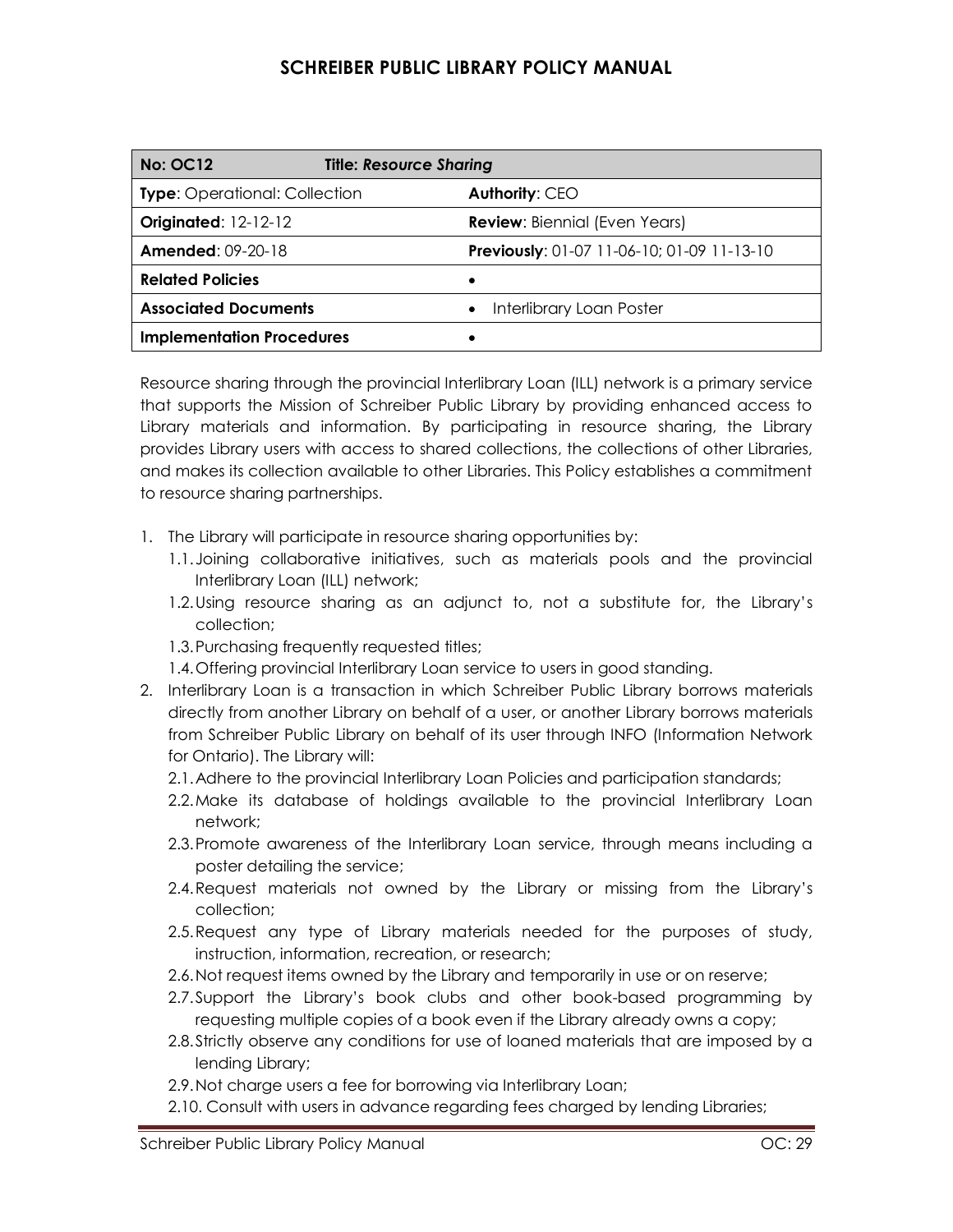- 2.11. Consult with users in advance regarding fees charged for late returns;
- 2.12. Be responsible for materials borrowed on behalf of patrons and pay for overdue charges, damage, or loss of materials borrowed on Interlibrary Loan.
- 3. Interlibrary Loan service is offered to other Libraries that abide by the provincial Interlibrary Loan Policies and participation standards. The Library will:
	- 3.1.Make available the broadest range of materials for Interlibrary Loan with the following exceptions:
		- 3.1.1.Equipment;
		- 3.1.2.Materials limited by licensing agreements;
		- 3.1.3.Materials designated as non-circulating;
		- 3.1.4.Materials held within the archive;
		- 3.1.5.Special collections prohibiting circulation and/or lending;
	- 3.2.Reserve the right to refuse to lend other materials or to ask a borrowing Library to restrict use of materials loaned;
	- 3.3.Respond to requests within two (2) days.
- 4. The Library holdings are available for loan via Interlibrary Loan or special request to any Ontario public Library or by approval of the Chief Executive Officer (CEO) to another credible organization.
	- 4.1.Only those items which would normally circulate will be allowed for resource sharing (e.g. non-circulating, archival, rare books, and reference materials do not circulate, and therefore are not available for sharing);
	- 4.2.Normal lending periods apply. Should the transportation of materials to and from the lender be anticipated to exceed the normal lending period, an extension may be approved by the CEO (e.g. media is available for one (1) week).
	- 4.3.Where possible, Southern Ontario Library Service (SOLS) routes or other Interlibrary Loan mailing will be used. In the event that a Library is not within a free mailing zone, the CEO will consider the costs associated with lending, and decide accordingly.
	- 4.4.In the case where a holding Library requires a fee for the loan of its materials, the requesting Library member will be expected to cover this cost and will be informed of the possibility of a fee before the Library proceeds with the loan request.
- 5. The individual or borrowing Library (if no patron information was provided) will be responsible for all damage, loss, and administrative restocking fees, should they occur. Rates for late, loss, or damage will be in adherence to the Schreiber Public Library fees schedule. Money collected in compensation for lost or damaged Interlibrary Loan materials shall be forwarded to the holding Library.
- 6. Accurate records shall be kept by Library staff of: 6.1.Requests for materials made to other Libraries; 6.2.Materials which have been received from other Libraries; 6.3.The date on which such materials are due back at the holding Library; 6.4.The date on which materials are returned to their holding Library.
- 7. All Interlibrary Loan materials must be returned to Schreiber Public Library and must not be returned to the holding Library directly by the borrower.
- 8. Any member who shows repeated disregard for the rules concerning the borrowing of Interlibrary Loan materials may be denied this privilege.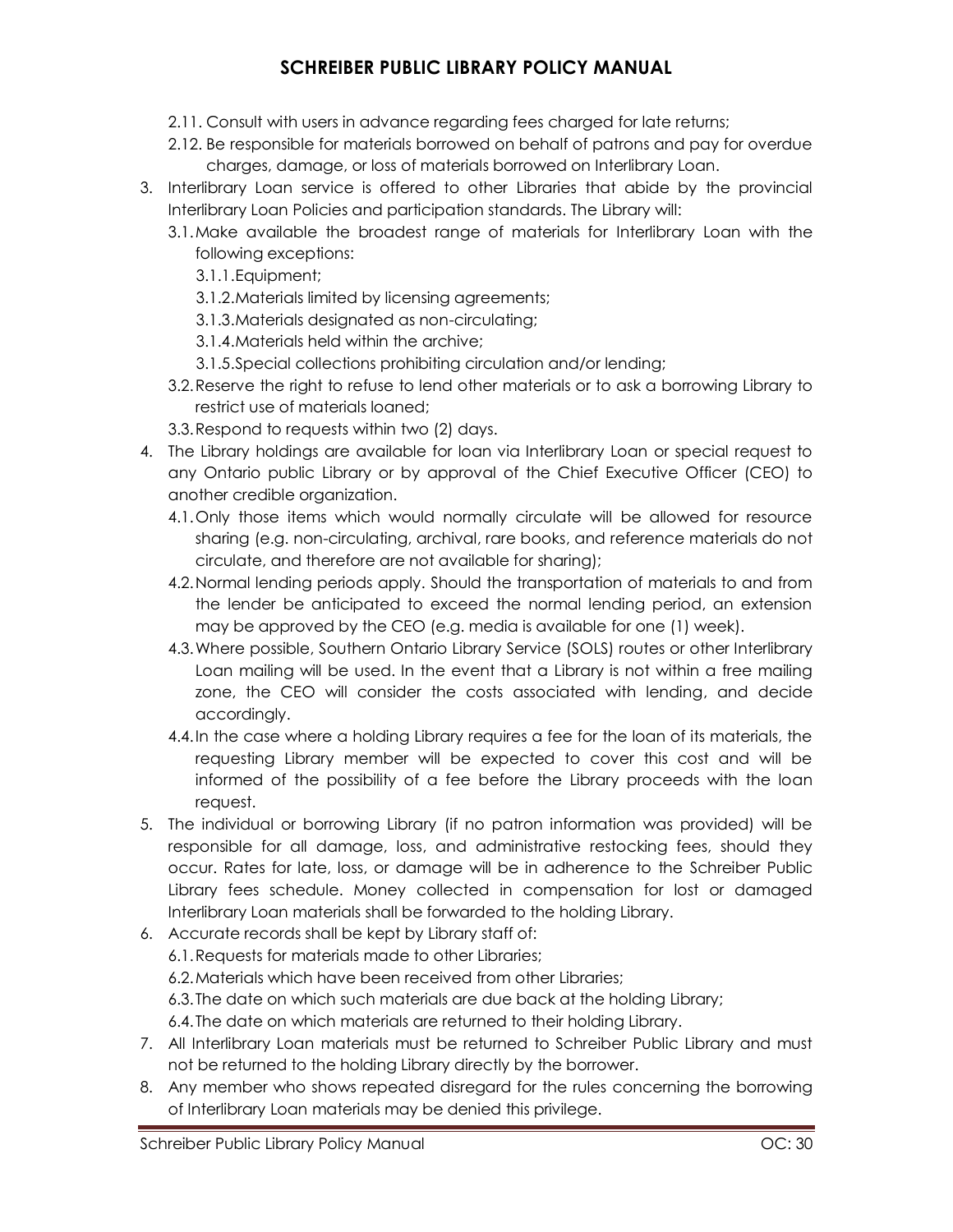| <b>No: OC13</b>                      | <b>Title: Collection Literacy</b>               |
|--------------------------------------|-------------------------------------------------|
| <b>Type:</b> Operational: Collection | Authority: CEO                                  |
| <b>Originated: 12-12-12</b>          | <b>Review:</b> Biennial (Even Years)            |
| Amended:                             | <b>Previously:</b>                              |
| <b>Related Policies</b>              |                                                 |
| <b>Associated Documents</b>          |                                                 |
| <b>Implementation Procedures</b>     | Appendix D2: Books and Materials<br>Suggestions |

Collection literacy is an important aspect of service within the Library. Library staff must be skilled or have literacy pertaining to the collection in order to serve patrons. Likewise, it is a main priority to build a community who is literate in Library usage, including Library skills (be it Dewey Decimal location or Library of Congress placeholders), in-house research, and online research. The priority of Library staff and patron collection literacy is addressed in the following ways:

### **SECTION I: Library Staff**

- 1. Ongoing Library staff training for improved: 1.1.Knowledge of the collection; 1.2.Readers' Advisory.
- 2. E-resource training:

2.1.For reference requests; 2.2. In a "train the trainer" method.

### **SECTION II: Patrons and Community**

- 1. Building research and Library skills knowledge for patrons;
- 2. Assisting patrons for increased independence of research and Library skills knowledge;
- 3. Online research tutorials upon request and in workshops;
- 4. Student tutorials for the purpose of enhancing Library skills knowledge and basic research skills;
- 5. In-servicing for teaching staff pertaining to access to databases and student research.

### **SECTION III: Library Board Awareness of Literacy of Collection Development**

- 1. The Chief Executive Officer (CEO) will be directly responsible for ensuring the Library Board's knowledge of collection development.
- 2. Although the Library Board does not make decisions pertaining to the collection, it is imperative that the Board have a working knowledge of the types of materials, the needs of the community, and ensures there is a Policy pertaining to Library staff training, collection development, and patrons' needs.
- 3. The Library Board will ensure an ongoing budget is available for replacement and